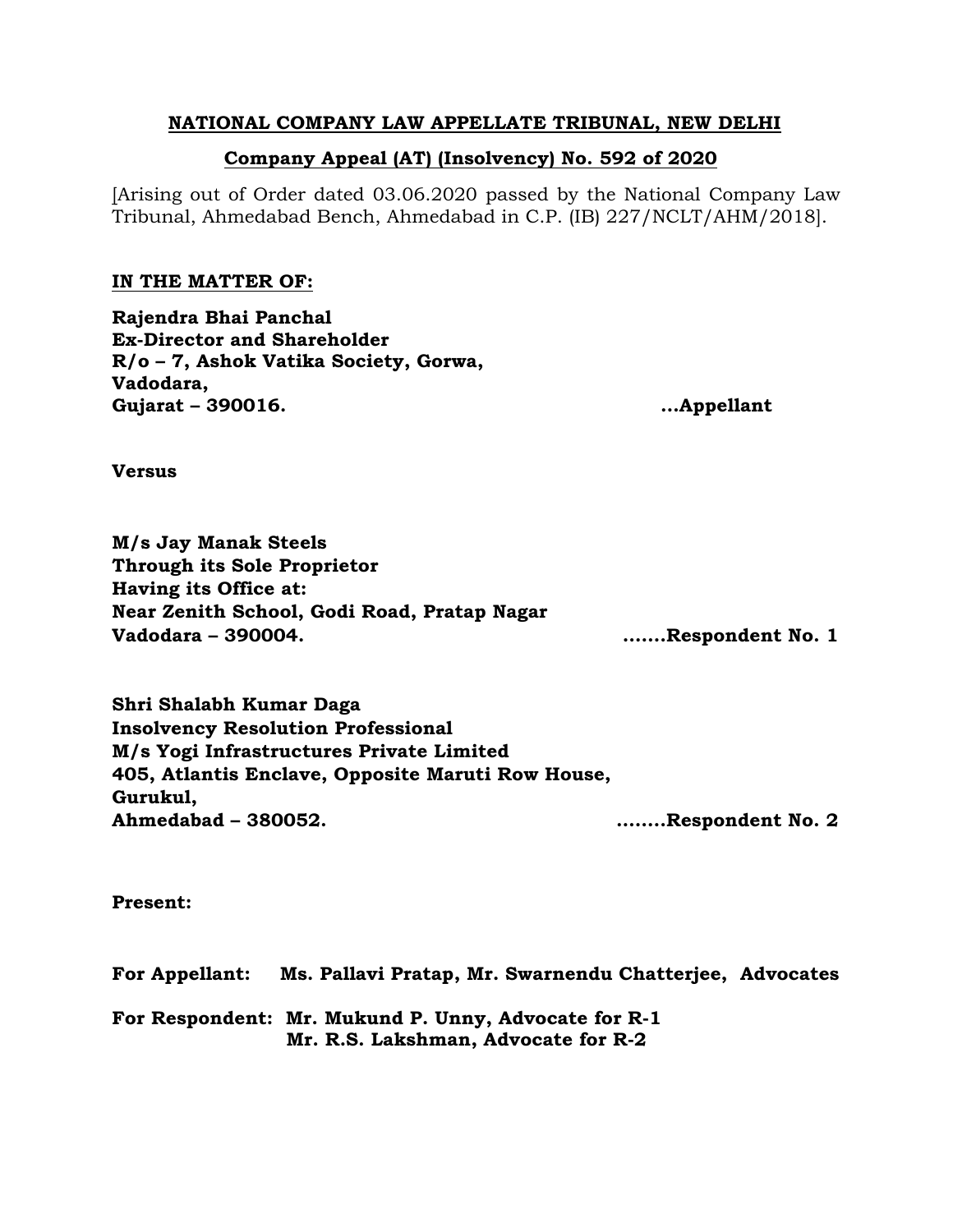### **J U D G M E N T**

### **Venugopal M. J**

#### **Introduction**

The Appellant (Ex-Director & Shareholder of 2nd Respondent / 'Corporate Debtor' has projected the instant Company Appeal being dissatisfied with the order dated 03.06.2020 passed by the 'Adjudicating Authority' [National Company Law Tribunal, Ahmedabad Bench, Ahmedabad in C.P. (IB)  $227/9/NCLT/AHM/2018$ ] who had admitted the application filed by the 1st Respondent / Petitioner / 'Operational Creditor.

2. The 'Adjudicating Authority' while passing the impugned order dated 03.06.2020 at paragraph 18 to 20 had observed the following: -

> "18. *A careful perusal of the reply filed by the respondent shows that it has not denied the procuring of the material/steel goods (i.e. MS Angle) from the petitioner and which were properly delivered to and have been utilised by the Corporate Debtor. The Corporate Debtor did not produce any document to show that it raised some objection in respect of lower*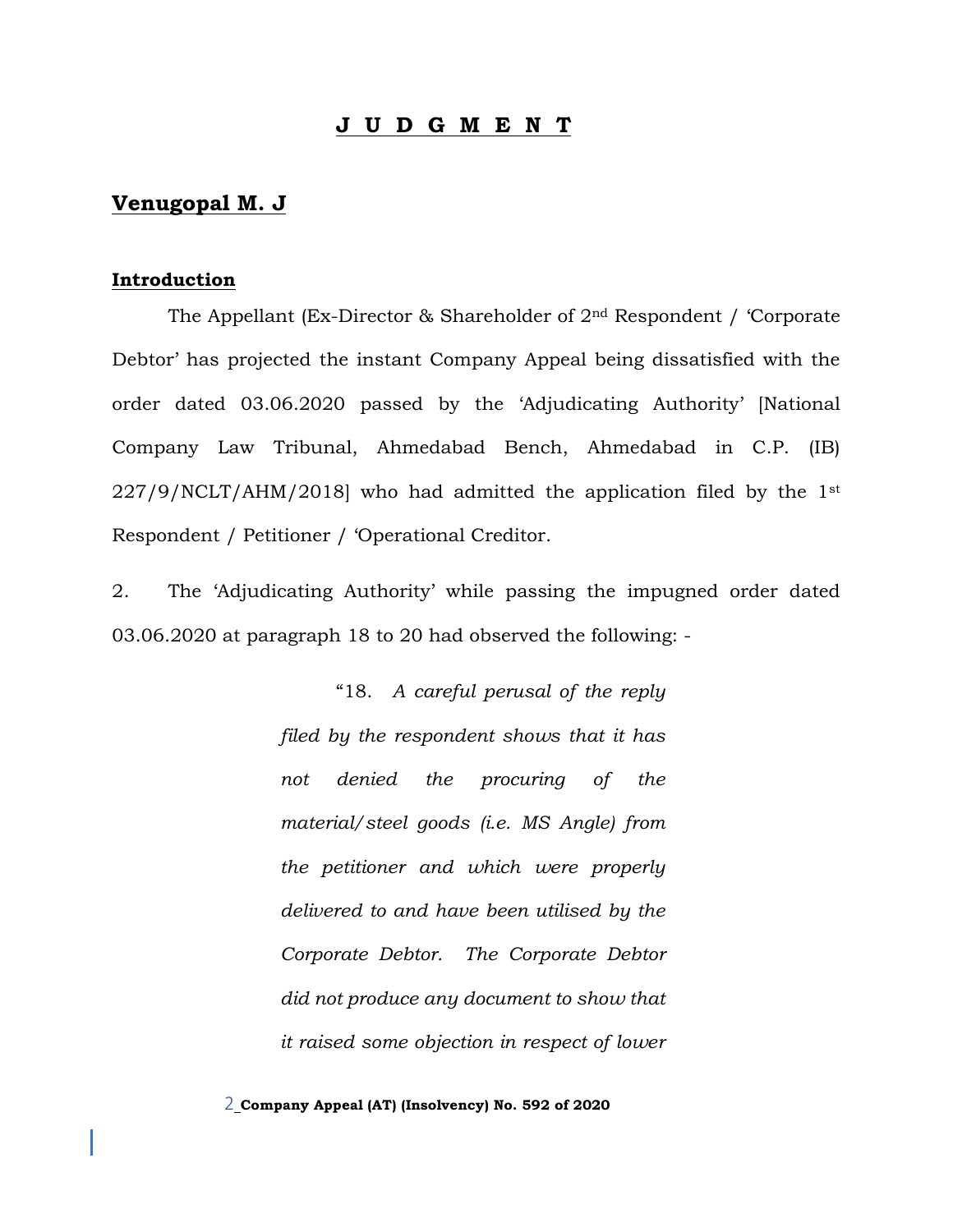*quality of goods supplied to it or on price / rate of material supplied. Contrary to this, the petitioner made such declaration about the tax invoices wherein, TDS is stated to have been deducted on the invoices raised by the petitioner. It is also a matter of record that the Corporate Debtor has made a part payment and amount of Rs. 17,74,977/-. Thus, there is remaining balance of Rs. 9,42,841/- as on 22.09.2017. The Petitioner, by filing rebuttal document has refuted the allegation of the Corporate Debtor in respect of low quality of goods and defective material and produced copies of communication through email / WhatsApp screenshot for perusal of this Court along with its rebuttal documents which shows that there was certain communication/correspondence entered between the Petitioner and the Corporate Debtor for making enquiry about the supply*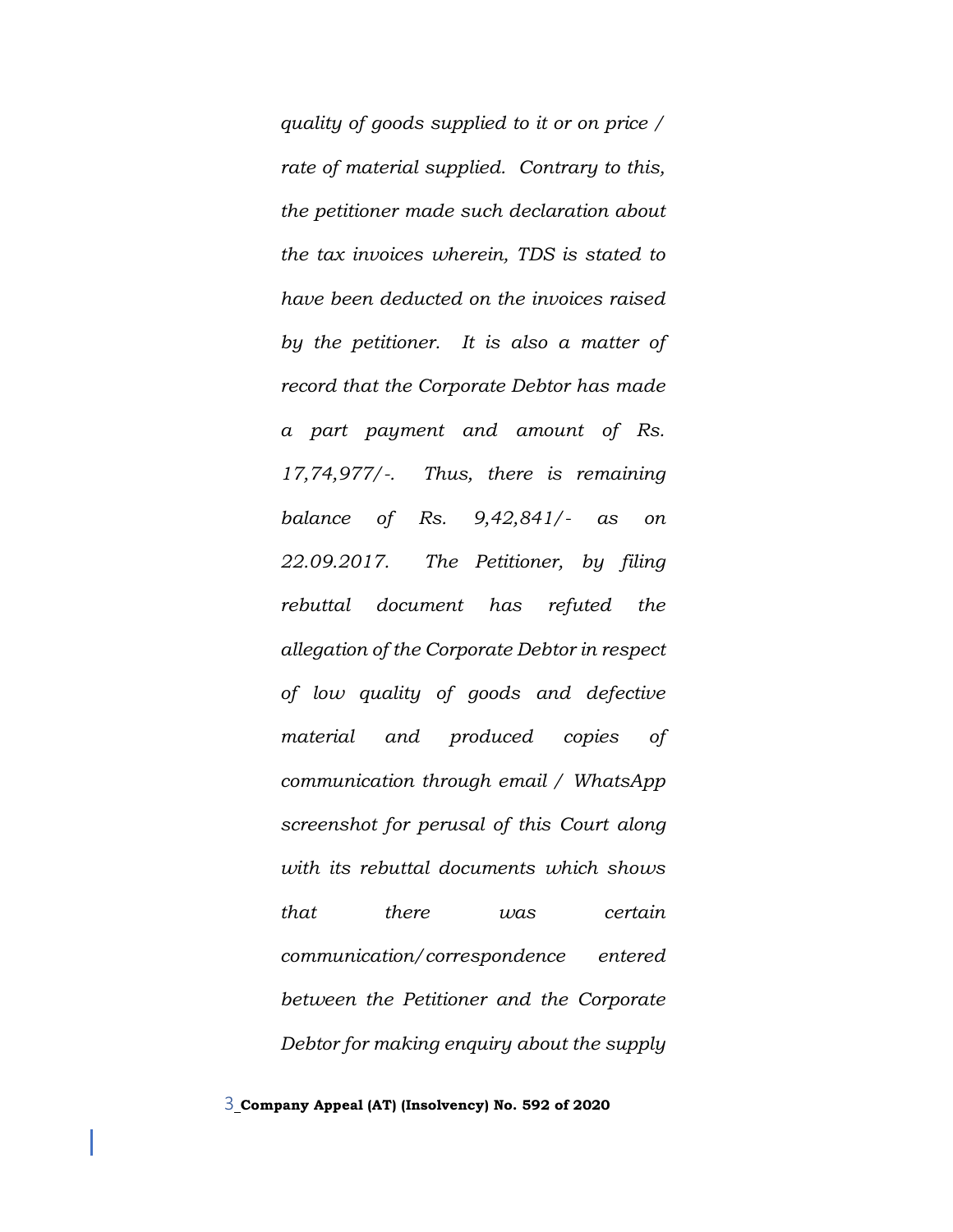*of material to be procured (i.e. M.S. steel angle) from the petitioner company the same was duly delivered to the Respondent / Corporate Debtor. Thereafter, the Petitioner demanded for making payment of the supplied goods. The Respondent through its representative (Director) Mr. Rajubhai Panchal merely respondent by making such comment / remark in WhatsApp screen "I will call you later". Thus, on being frequently requested by the Petitioner, the Corporate Debtor made only such evasive reply that he would make call to the Petitioner later and but never whispered or complained about low quality of material or defective goods supplied nor categorically disputed about the rate / price of the goods supplied but made attempt to avoid the payment. Thus, it seems to be a moon shine defense which resulted in sending of statutory demand notice dated 06.04.2018 to the corporate debtor by the*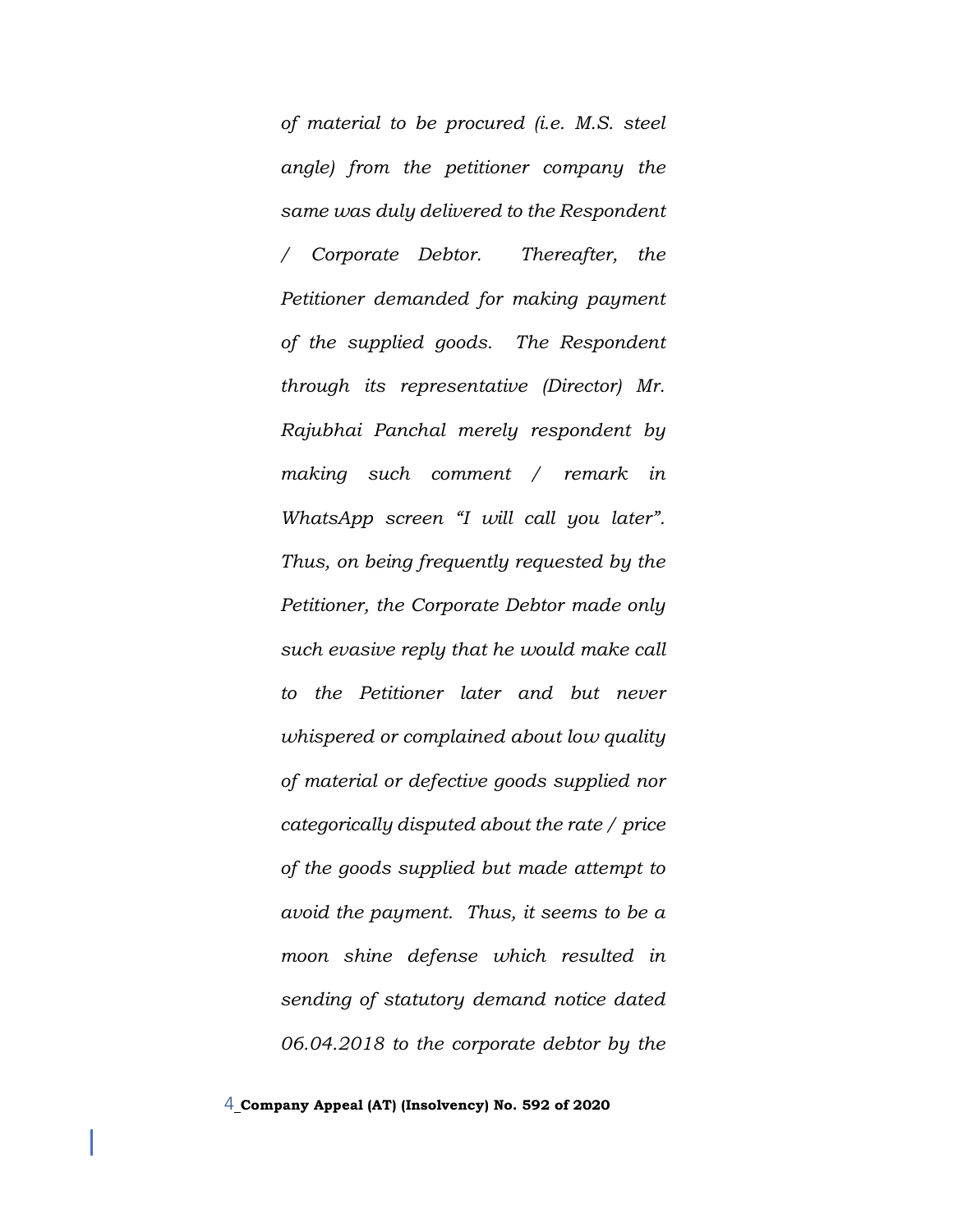*petitioner which was also not replied by the corporate debtor nor any payment was made by the corporate debtor to the petitioner. Hence, the present IB petition.* 

*19. By taking into consideration of above narrated facts and circumstances of the present case, we find that the corporate debtor is having outstanding debt liability towards payment of materials were supplied to it and utilized by it for a sum of Rs. 9,42,841/- such amount is obviously is more than of one lakh, hence, such attracts triggering of the Corporate Insolvency Resolution Process ("CIRP" in short), in respect of the corporate debtor.*

5 **Company Appeal (AT) (Insolvency) No. 592 of 2020** *20. That apart, the corporate debtor did not deny specifically and categorically about its loan liability for making payment nor paid the balance payment nor refused goods supplied, but utilized the same. Therefore, the corporate debtor is liable to make payment of the aforesaid amount,*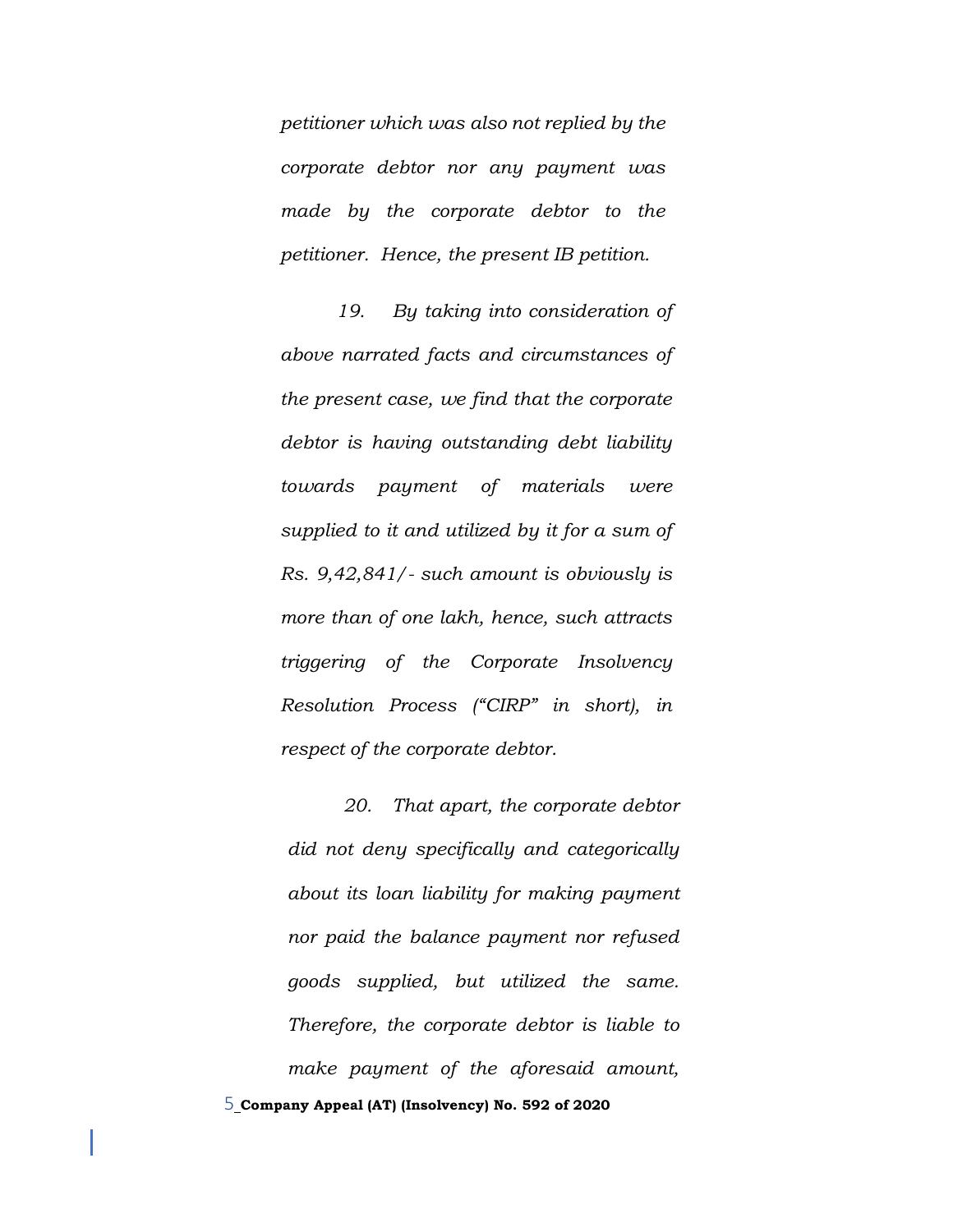*wherein, the corporate debtor has failed. Thus, the default of outstanding dues has been occurred."*

and consequently, admitted the application by appointing Mr. Shalabh Kumar Daga as an 'Interim Resolution Professional' and issued necessary consequential directions.

#### **Summation Of Facts**

3. According to the Appellant, the 'Corporate Debtor' (M/s. Yogi Infrastructure Pvt. Ltd.) entered into a works contract dated 20.09.2016 (work order No. 2487084) with 'Indian Oil Corporation'. The job was to construct a Compound Wall and GI Chain link fencing around the 'Gujarat Refinery Township' and the period of work was from 21.05.2017 to 30.06.2017. The total bill submitted for the work is around INR 1.56 Crore.

4. The First Respondent / 'Operational Creditor' (a Sole Proprietorship Concern) used to supply MS Angle to the 'Corporate Debtor'. The primary use of this MS Angle was for executing this Works Contract / Work Order with 'Indian Oil Corporation' for 'Gujarat Refinery'. The total sum of money outstanding as per the version of the First Respondent / 'Operational Creditor' was INR 27,17,818 out of which INR 17,74,977 was paid and only INR 9,42,841 being the balance sum to be paid since 22.09.2017.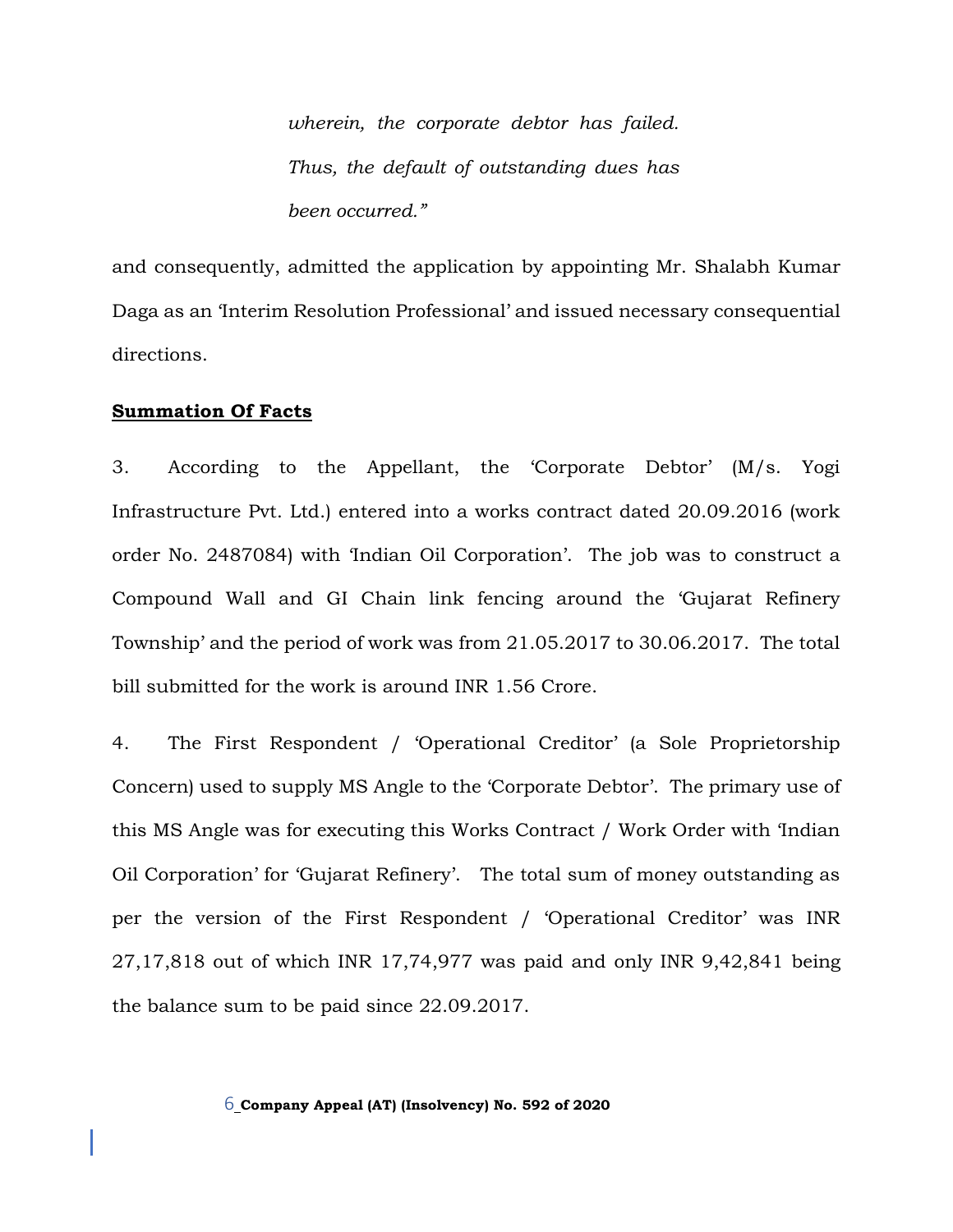5. It is the case of the Appellant that the 'Demand Notice' under Form 3 and 4 dated 06.04.2018 was duly served and that the total amount of 'Debt' mentioned therein was INR 18,63,840. However, in the Application before the 'Adjudicating Authority' the total sum was mentioned as INR 27,17,818 and the discrepancy in the amount leads to the conclusion that post payment of INR 17,74,977 only a sum of 88,863 was left, which is less than the threshold limit of INR Rs. one Lakh.

6. The stand of the Appellant is that the amount in default as specified in the Demand Notice is to be in consonance with the Application filed and the 'invoices' sent. In the present case, if the total sum is taken to be INR 18,63,840 and the balance sum paid is taken as INR 17,74,977, then the sum in default cannot be what is being claimed i.e. INR 9.42 Lakhs and it will be INR 88,863. Therefore, because of the default in 'Demand Notice' which ought to have been noticed by the 'Adjudicating Authority', the impugned order is to be set aside.

7. The 'Corporate Debtor' before the 'Adjudicating Authority' in its reply had mentioned that low quality and defective material was supplied by the First Respondent / 'Operational Creditor'/Applicant and that for the proper quality material payment was made by it. Further, in the e.mail dated 14.10.2017 written by the 'Corporate Debtor' to 'Indian Oil Corporation' to release payment as the 'Corporate Debtor' was in financial difficulty and the commitment given to other suppliers with respect to payment shall be in default, makes it quite evident that the payments were remitted despite all difficulty and now, the First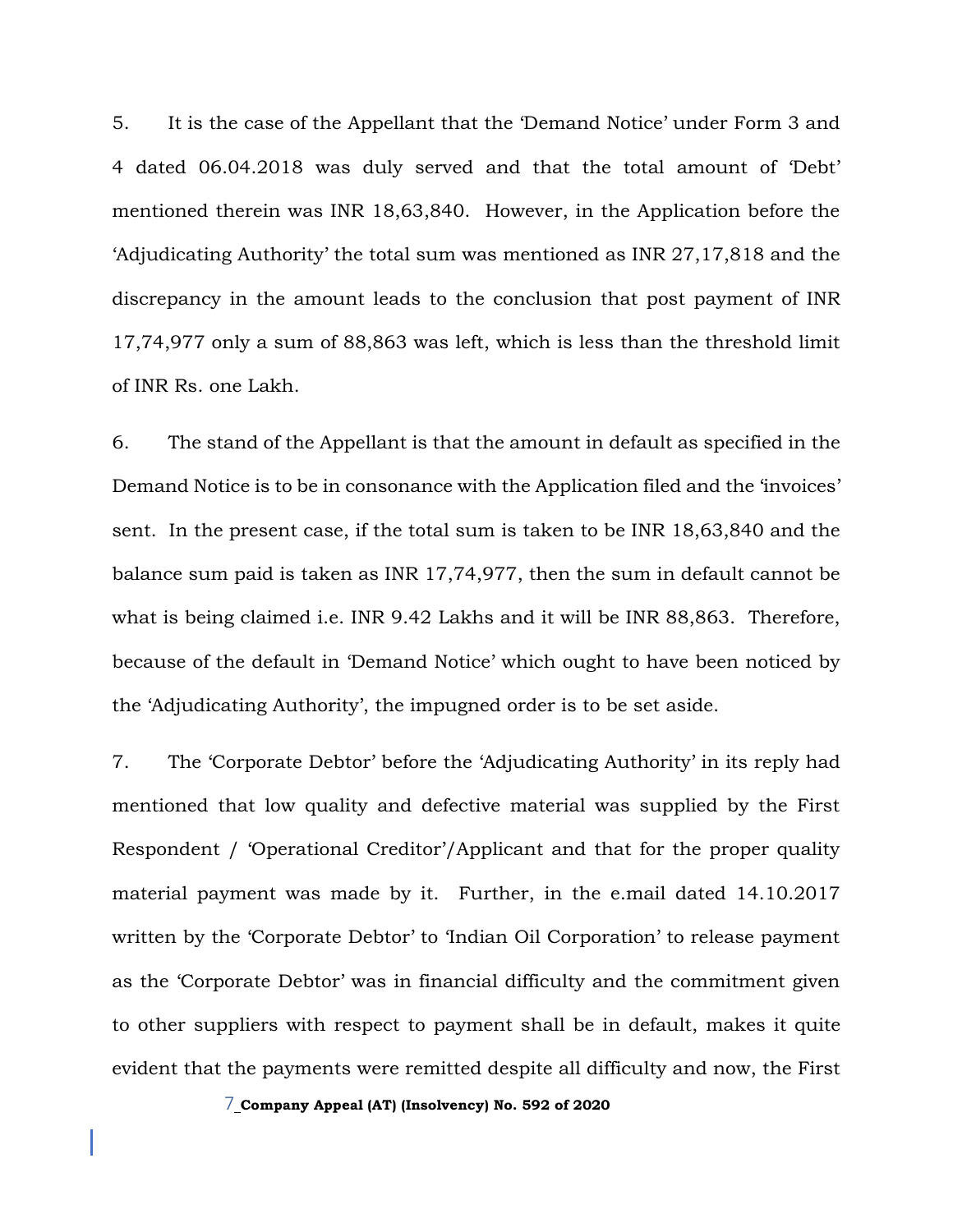Respondent / 'Operational Creditor' inspite of failing to disclose the discrepancy in the net amount as described in the 'Demand Notice' and the 'application' before the Learned 'Adjudicating Authority' had falsely projected that the amount due is INR 9.42 Lakhs.

8. That the messages on 'WHATSAPP' (Electronic Record) were taken to be conclusive in nature and the reply the 'Corporate Debtor' to the effect that it shall reply later, was taken against it, by the 'Adjudicating Authority' as an admission of 'default' which is against the **Judgement of the Hon'ble Supreme Court in 'Ambalal Sarabhai Enterprise' V. 'KS Infraspace LLP Ltd. and Ors.' (reported in 2020 SCC online SC 1)**. In fact, in the said judgement it was made clear that the clarity on '*WhatsApp Chats'* and the evidentiary value can only be ascertained in the course of their trial by the Court in the process of examination and cross-examination and not otherwise. Besides this, the procedure before the 'Adjudicating Authority' is summary in character and it does not conduct *'Trial'.* Also, that these '*WhatsApp Chats'* were without placing on record the certificate under Section 65B of the Indian Evidence Act, 1872 (mandatory for placing electronic evidence on record).

### **Appellant's Contentions**

9. The Learned Counsel for the Appellant submits that the 'Adjudicating Authority' had failed to consider the fact that the material defect in the 'Demand Notice' is fatal to the facts of the present case. Also, that the defense of the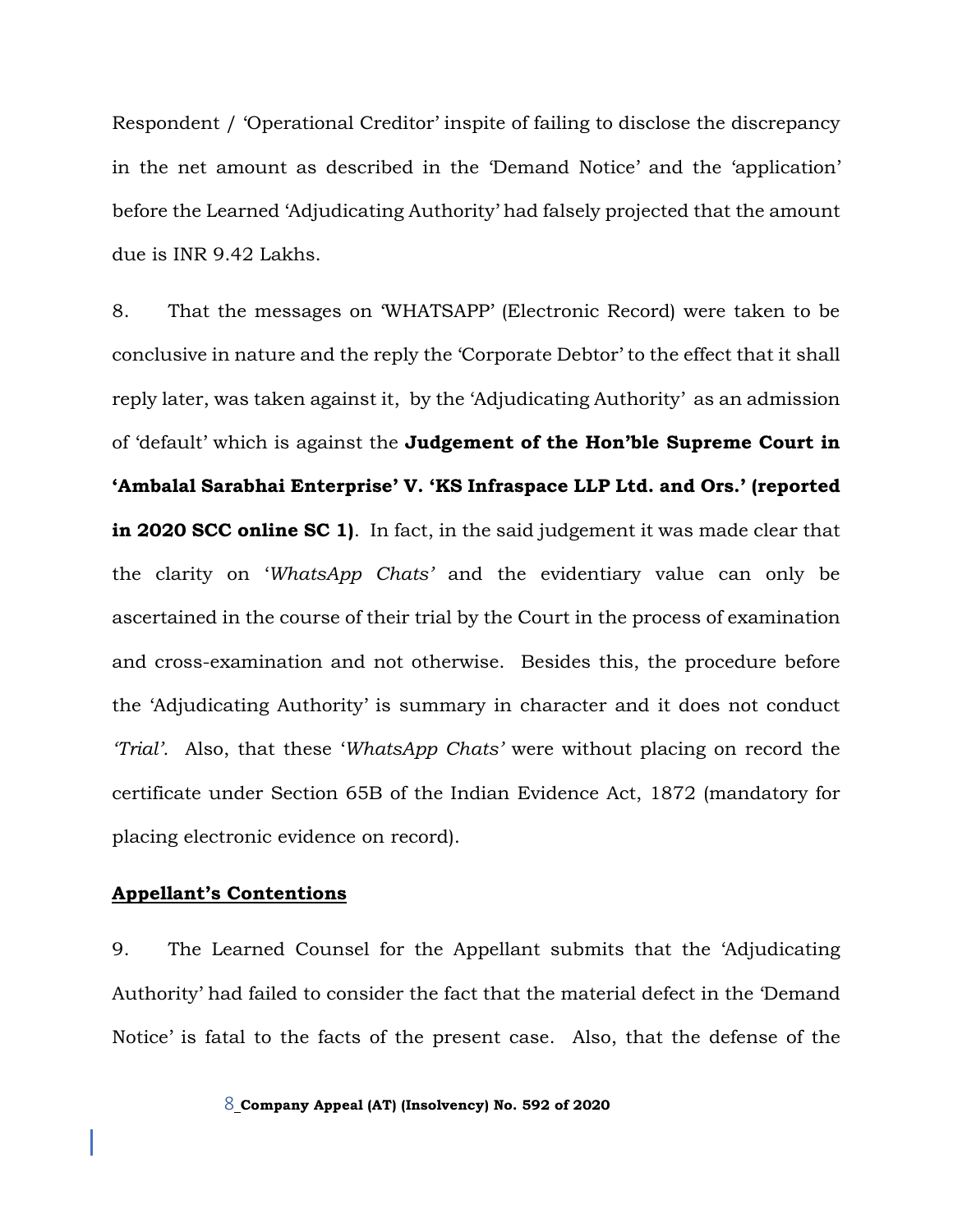defective goods was brushed aside and that the impugned order is without jurisdiction.

10. The Learned Counsel for the Appellant contends that the impugned order runs *contra* to the judgement of this **Appellate Tribunal dated 24.02.2020 in Company Appeal (AT) (Insolvency) No. 1354 of 2019 in the matter of 'Neeraj Jain' V. 'Cloudwalker Streaming Technologies Private Ltd.'** wherein it was held that the amount in default as specified in the 'Demand Notice' must be in consonance with the 'Application' filed and the invoices sent but, in this case there is a serious discrepancy and a fatal error in the total amount of 'Debt' between the 'Demand Notice' and the application filed under Section 9 of the 'I&B' Code.

11. It is represented on behalf of the Appellant that if the amount due, if taken to be the sum as mentioned in the 'Demand Notice', then, the sum remains to be paid to the First Respondent / 'Operational Creditor' is less than Rs. one Lakh and as such, the *'Insolvency'* could not have been triggered.

12. The Learned Counsel for the Appellant comes out with a plea that the amount specified in the default notice i.e. the statutory notice is the trigger point and if the amount described therein is faulty and subsequently, the First Respondent / 'Operational Creditor' seeks to correct the defect and increase the sum of default, it is a clear case of 'after thought' and the same cannot be permitted. Also that, the notice on the basis of Section 8 of the 'I&B' Code, from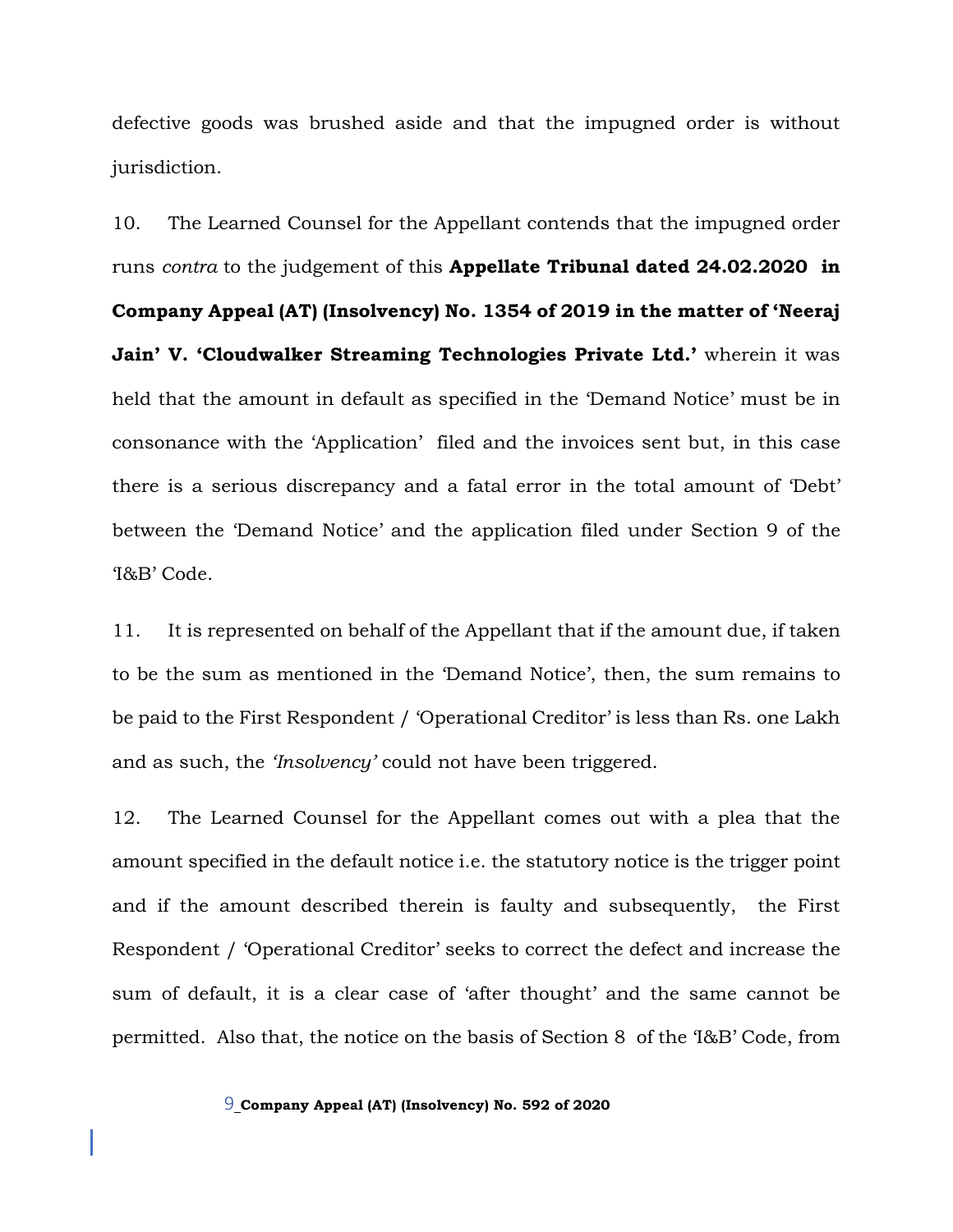the beginning of proceedings, in the present case are bad in Law and hence, the amount in question is totally unclear and further that the 'Adjudicating Authority' had exceeded its jurisdiction to grant leave to correct the amount which cannot be done after the issuance of notice under Section 8 of the Code. In short, it is the contention of the Appellant that the 'proceedings' before the 'Adjudicating Authority' were vitiated on the grounds of *'illegality'* and *'perversity'*.

13. The Learned Counsel for the Appellant takes a plea that in regard to a document relating to *'quality of goods'* (ABSTRACT SHEET RA BILL 4th) (vide page 49 of the Appeal Paper Book Dy. Nos. 33882 and 20401 dated 25.06.2020) in respect of the contractor *'M/S Yogi Infrastructure Pvt. Ltd.'* the said document, goes to the heart of the matter in deciding the point of the case, which can be raised during the final stage of 'Appeal' and this Tribunal is empowered to take this document on record. Apart from this, the **Hon'ble Supreme Court in the decision 'Shehla Burney V. 'Syed Ali Mossa Raza' (2011) 6 SCC at page 529** allowed a new plea, which was raised for the first time, going to the route of the matter, for consideration of which no further investigation into facts was necessary and it was based on the admitted records of the case and the provisions of the Civil Procedure Code.

14. The Learned Counsel for the Appellant points out that the 'Adjudicating Authority' had wrongly relied upon the '*WhatsApp Chat'* for reaching a logical conclusion which ought not to have been done as per procedure established for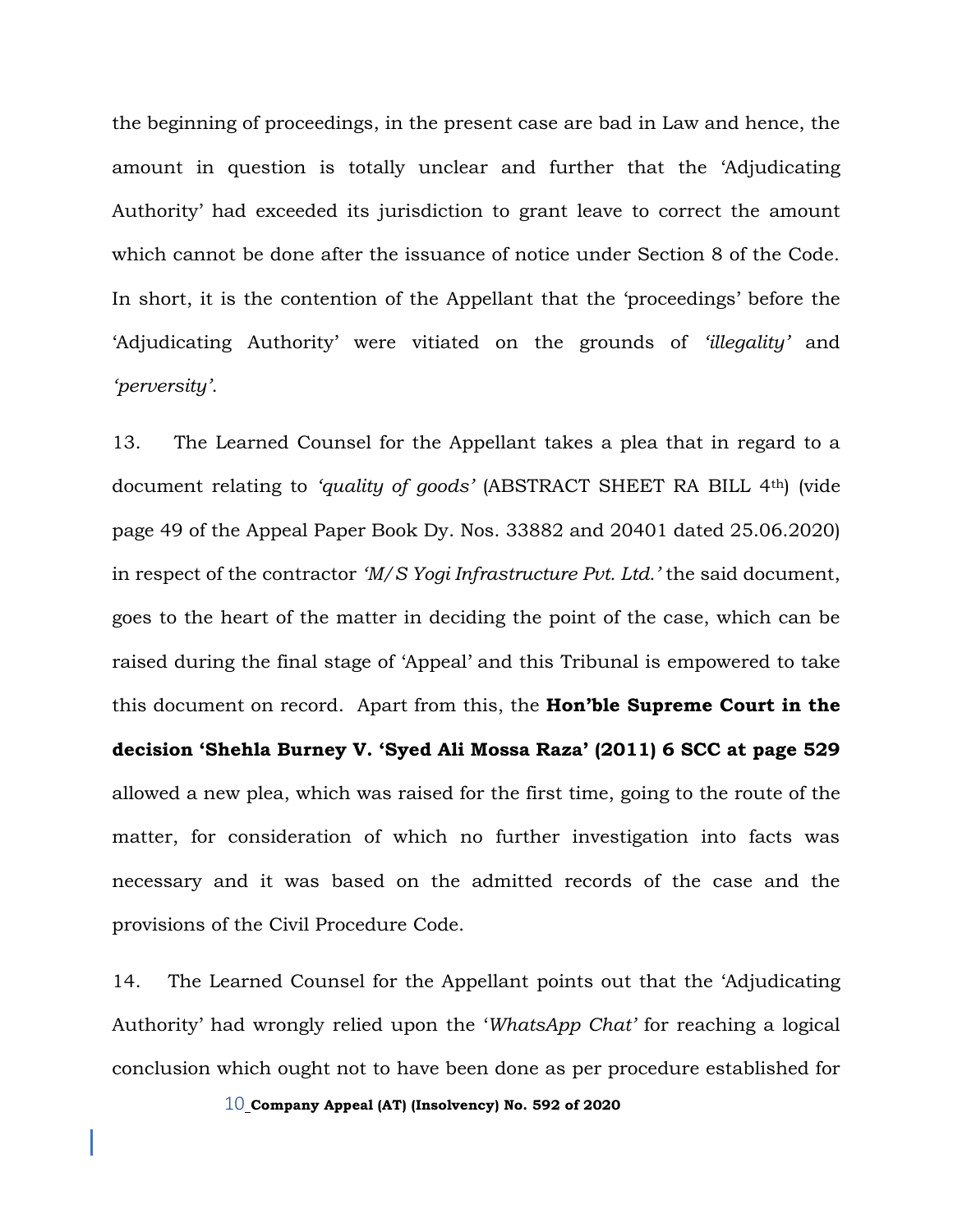rendering electronic evidence as per judgement of **Hon'ble Supreme Court dated 14.07.2020 in CA Nos. 20825 of 2017 in the matter of 'Arjun Panditrao Kotkar' V. 'State of Maharashtra and Ors.'** 

15. The Learned Counsel for the Appellant contends that the Appellant in the present Appeal has filed IA 2375 of 2020(as an Applicant) seeking permission from this Tribunal to place on record (i) True copy of the order dated 22.09.2020 passed by this Tribunal in Company Appeal (AT)(Ins.) 592/2020 (ii) True copy of the order dated 06.01.2020 passed by the National Company Law Tribunal, Ahmedabad Bench, Ahmedabad in C.P. (IB) 227/NCLT/AHM/2018 (iii) True copy of the Work Order dated 20.09.2016 and the total bills submitted to 'Indian Oil Corporation' for the 'Contract' (iv) True copy of the e.mail dated 01.10.2017 and 14.10.2017 (v) True Copy of the e.mail dated 22.08.2020 (vi) True copy of the e.mail dated 16.07.2020 (vii) True copy of the letter dated 17.04.2017 (viii) True translated copy of the notice dated 02.04.2019 issued by VUDA regarding sealing of the premise (ix) True translated copy of the FIR dated 09.08.2020 on the file of Police Station Jawahar Nagar, Vadodara (x) Proof of service of additional affidavit and these additional documents came to the knowledge of the Appellant after passing of the impugned order by the 'Adjudicating Authority' and that the Appellant was precluded from filing the same before the 'Adjudicating Authority'.

16. Further, the Appellant / Applicant was genuinely unable to file the aforesaid documents before the 'Adjudicating Authority' to show that there was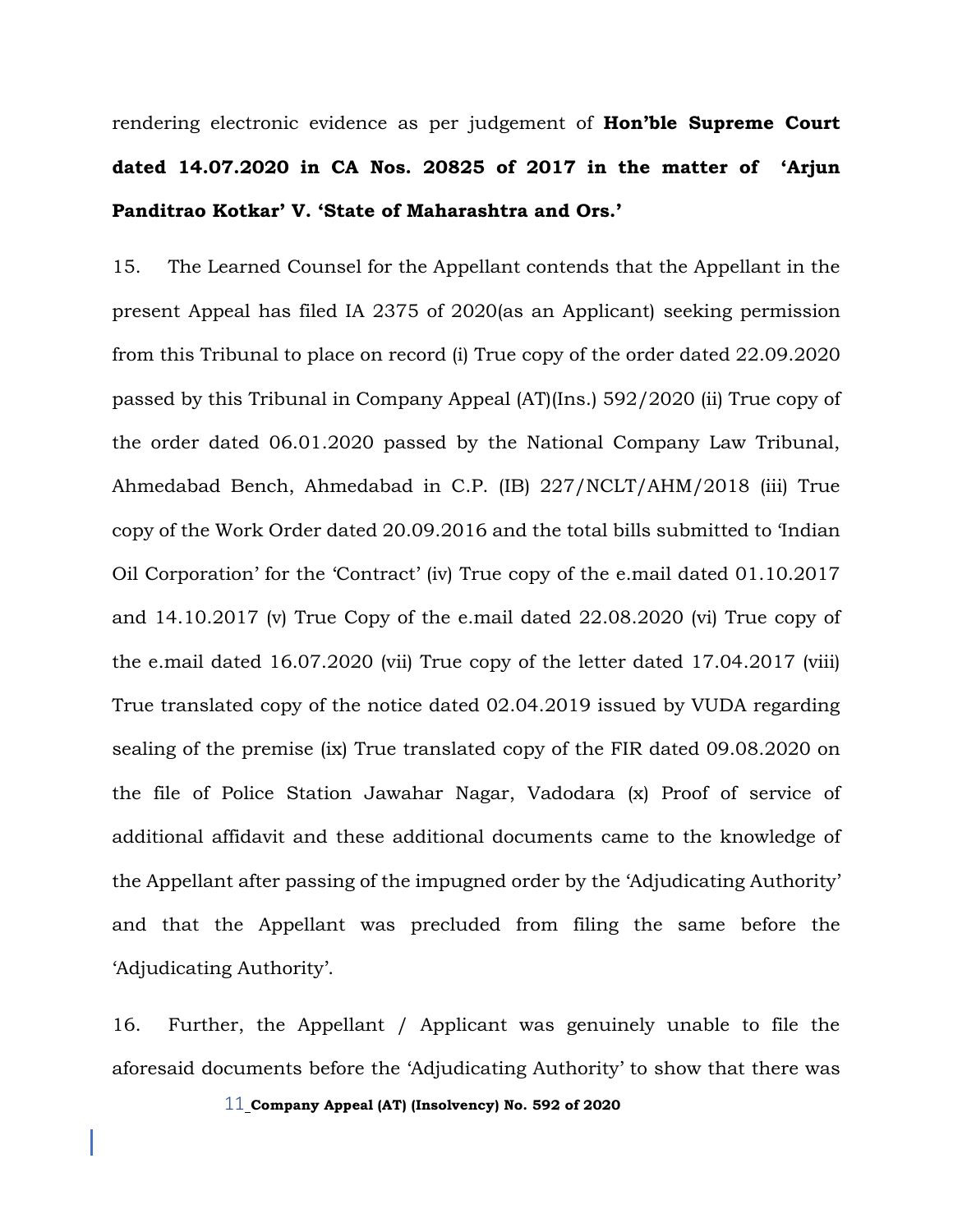a 'pre-existing dispute' in regard to the quality of steel materials supplied and in the interest of justice, the additional documents in question ought to be received by this Tribunal in the present Appeal. Added further, the documents in issue goes against the admission of 'Corporate Insolvency Resolution Process' and the civil death of the 'Corporate Debtor'.

#### **1st Respondent Submissions**

17. The default mentioned in the 'Demand Notice' is Rs. 9,42,841/-. The default mentioned in the application u/s 9 of the Code is also Rs. 9,42,841/-. In respect of the sales made by the 1<sup>st</sup> Respondent for a total sum of Rs. 27,17,818/- during the Financial Year, 2016-2017 and Financial Year, 2017- 2018, only a sum of Rs. 17,74,977/- was received from the 'Corporate Debtor'. Therefore, the amount of Rs. 9,42,841/- fell as default sum.

18. The sales made on 21.03.2017 were for a sum of Rs. 8,53,978/-. But the payments for the said sales were received in advance on 18.03.2017 itself and the said amount was Rs. 8,89,350/-. Further, a sum of Rs. 35,372/- was lying in credit and was carried forward to the financial year viz. 2017-2018. During the Financial Year, 2017-2018 there were four sales for a sum of Rs. 18,63,840/ from the side of 1st Respondent to the 'Corporate Debtor' on 02.05.2017, 19.05.2017, 24.07.2017 and 15.09.2017 respectively but only a sum of Rs. 8,85,627/- was paid in total by the 'Corporate Debtor' in the Financial Year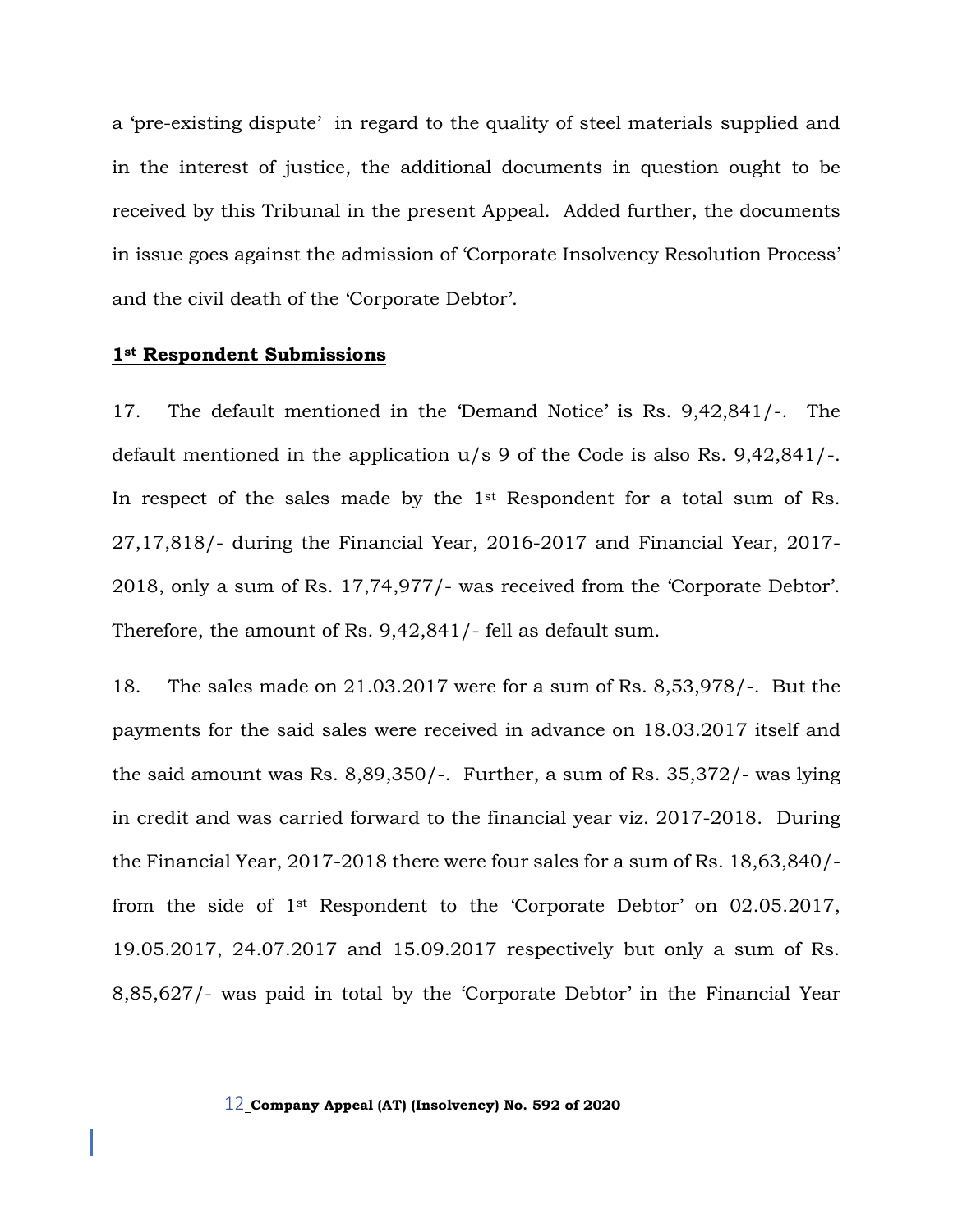2017-2018 and these payments were received on 07.06.2017, 13.06.2017 and 11.09.2017.

| Financial                    | Sale        | Sale       | <b>Sales</b> | Payment    | Payment  |
|------------------------------|-------------|------------|--------------|------------|----------|
| Year                         | Invoice No. | Invoice    | Invoice      | Received   | Received |
|                              |             | Date       | Amount       | Date       | Amount   |
| FY2016-17                    |             |            |              | 18.03.2017 | 889350   |
|                              | 1692        | 21.03.2017 | 418522       |            |          |
|                              | 1687        | 21.03.2017 | 435456       |            |          |
| FY2016-17                    |             |            |              |            |          |
| Total                        |             |            | 853978       |            | 889350   |
| FY2017-18                    |             |            |              |            |          |
|                              | 151         | 02.05.2017 | 25361        |            |          |
|                              | 213         | 19.05.2017 | 845638       |            |          |
|                              |             |            |              | 07.06.2017 | 400000   |
|                              |             |            |              | 07.06.2017 | 400000   |
|                              |             |            |              | 13.06.2017 | 35627    |
|                              | 124         | 24.07.2017 | 859796       |            |          |
|                              |             |            |              | 11.09.2017 | 50000    |
|                              | 469         | 15.09.2017 | 133045       |            |          |
| FY2017-18                    |             |            |              |            |          |
| Total                        |             |            | 1863840      |            | 885627   |
| Grand                        |             |            |              |            |          |
| Total                        |             |            | 2717818      |            | 1774977  |
| Net balance (Default Amount) |             |            |              |            | 942841   |

19. The default amount is shown as under: -

20. The aforesaid table clearly exhibits that the sum in default is Rs. 9,42,841/- and it is the same amount that was specified in the demand notice as well as in the Application before the 'Adjudicating Authority' filed under Section 9 of the Code. Besides this, the account was a *'running account'* and that total sales will have to be taken into consideration while accounting for the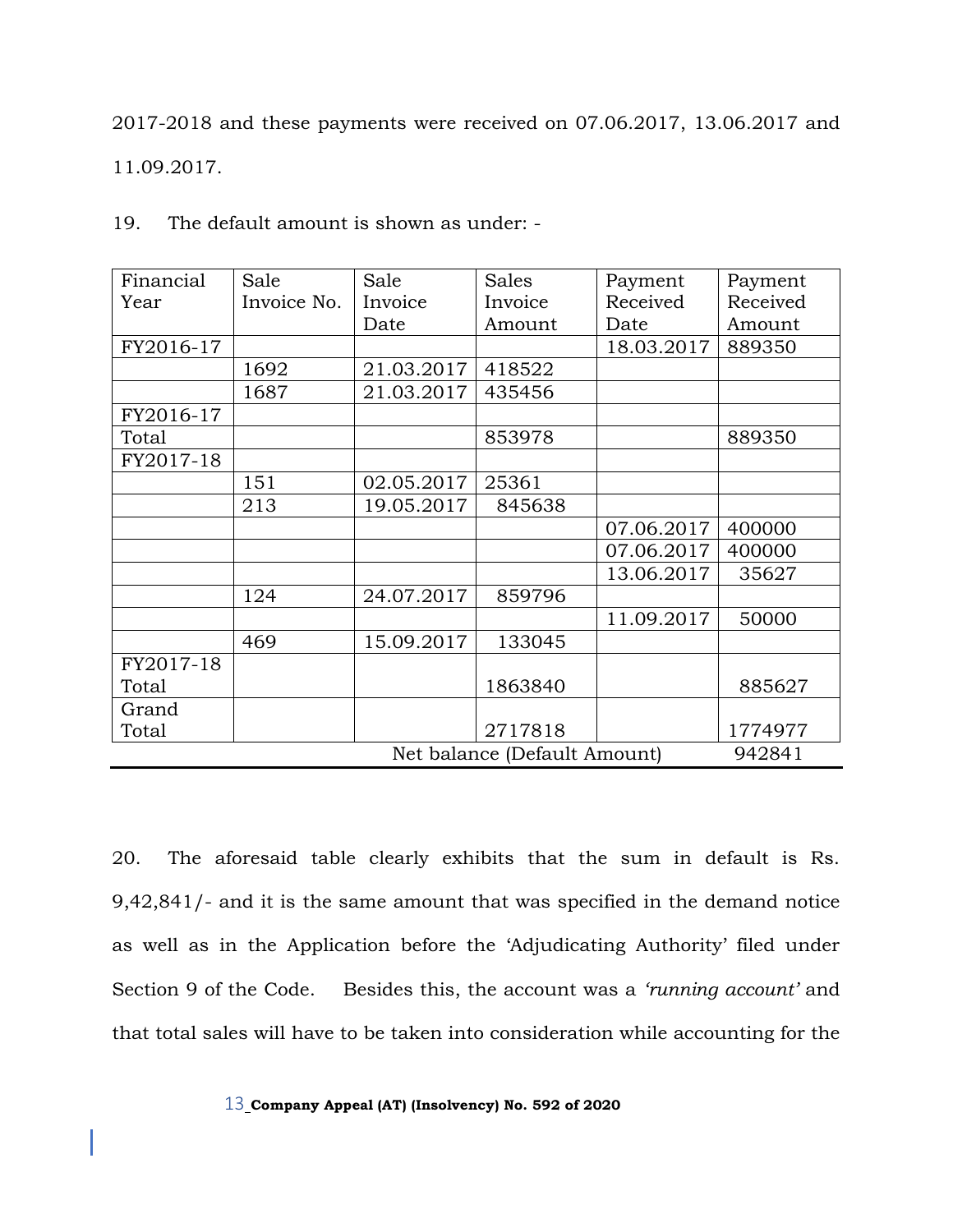total payments received. All the six sales invoices were sent along with the 'Demand Notice' and the requirement was complied with.

21. The 'Adjudicating Authority' had only taken a cursory look into the WhatsApp communication to hold that there was no objection taken in regard to the quality of goods and that the mere presentation of screenshots of *'WhatsApp Communication'* by the First Respondent could not be faulted with.

22. The 'Corporate Debtor' had neglected the 'Demand Notice' dated 06.04.2018 of the First Respondent / 'Operational Creditor' and in fact, the Appellant and the 'Corporate Debtor' were called upon to pay the default amount mentioned in the Form 3 as per Rule 5 of the Insolvency and Bankruptcy (Application to Adjudicating Authority) Rules 2016. Indeed, the 'Corporate Debtor' had neglected the notice of the First Respondent / 'Operational Creditor' and also not raised objections to the said notice. Only after numerous instances of neglect from the 'Corporate Debtor', an application was filed before the 'Adjudicating Authority' by the First Respondent. Also, before the 'Adjudicating Authority', no objections were taken in regard to the *'quality of products'* supplied by the First Respondent.

23. At the time of admission hearing of the Appeal on 22.07.2020 the Bill submitted by the 'Corporate Debtor' was mentioned in page 49 of the Appeal Paper Book wherein purportedly, the client of the 'Corporate Debtor' had made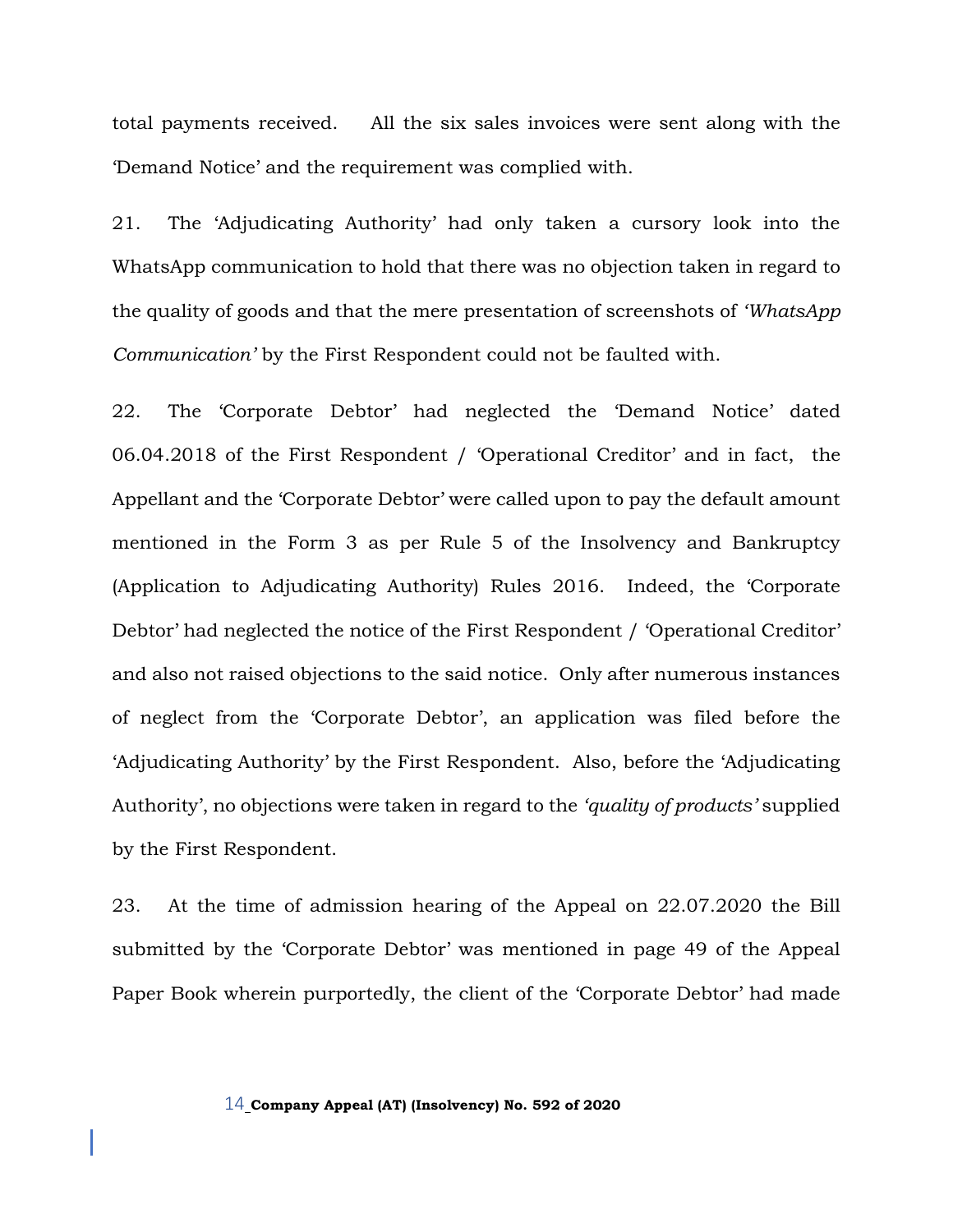certain remarks and these remarks are not to be brought before this Tribunal to show that the Appellant had raised objection to the *'Invoices'.*

24. The Learned Counsel for the First Respondent refers to the decision of **Hon'ble Supreme Court in the matter of 'Mobilox Innovations Pvt. Ltd.' V. 'Kirusa Software Pvt. Ltd.' (2018) 1 SCC at page 353** wherein it is observed as follows: -

> 15 **Company Appeal (AT) (Insolvency) No. 592 of 2020** "*33. The scheme under Sections 8 and 9 of the Code, appears to be that an operational creditor, as defined, may, on the occurrence of a default (i.e. on nonpayment of a debt, any part whereof has become due and payable and has not been repaid), deliver a demand notice of such unpaid operational debt or deliver the copy of an invoice demanding payment of such amount to the corporate debtor in the form set out in Rule 5 of the Insolvency and Bankruptcy (Application to Adjudicating Authority) Rules, 2016 read with Form 3 or 4, as the case may be [Section 8(1)]. Within a period of 10 days of the receipt of such demand notice or*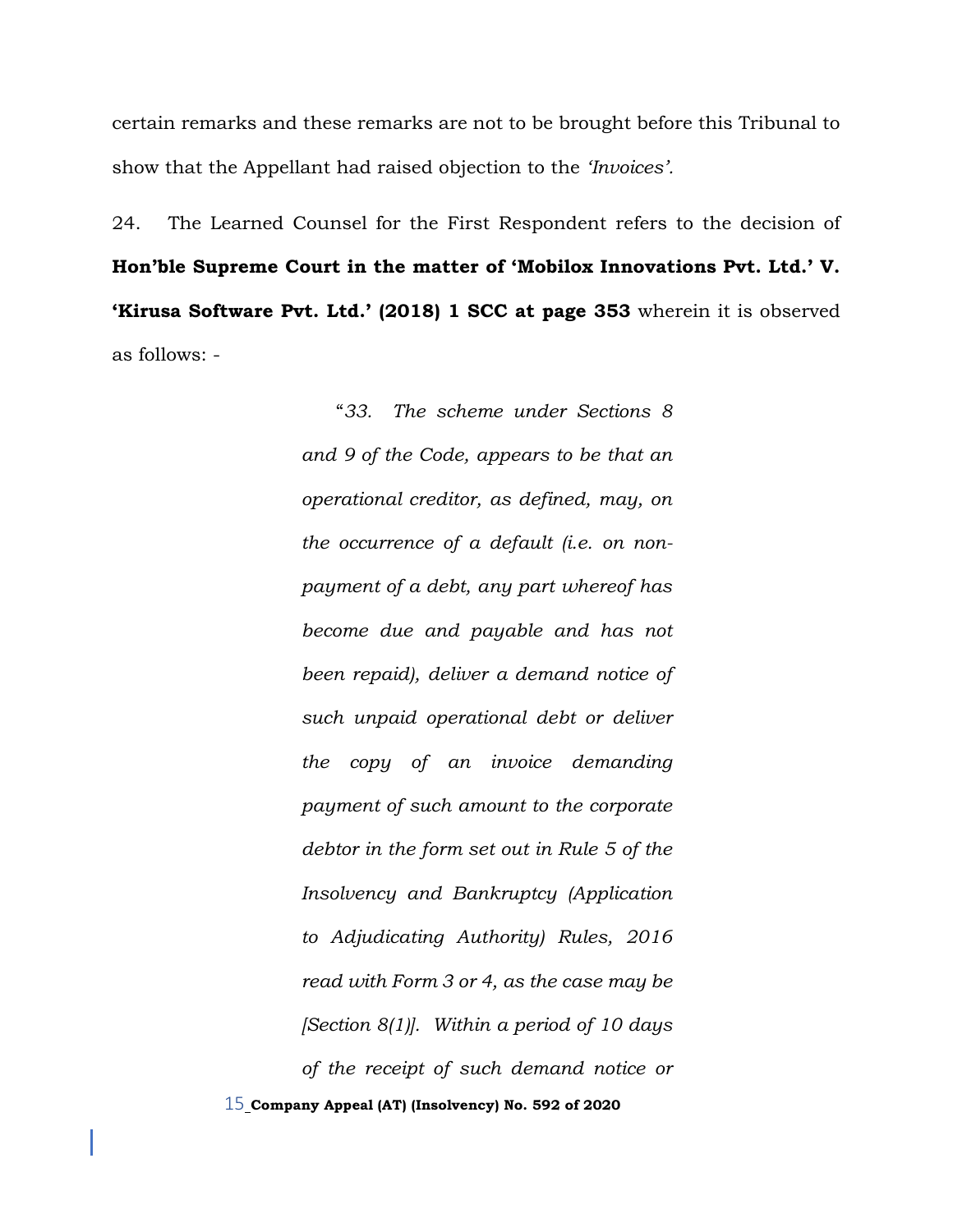*copy of invoice, the corporate debtor must bring to the notice of the operational creditor the existence of a dispute and/or the record of the pendency of a suit or arbitration proceeding filed before the receipt of such notice or invoice in relation to such dispute [Section 8(2)(a)]. What is important is that the existence of the dispute and/or the suit or arbitration proceeding must be pre-existing i.e. it must exist before the receipt of the demand notice or invoice, as the case may be."*

25. The Learned Counsel for the First Respondent adverts to the decision of Hon'ble Supreme Court in '**Macquarie Bank Ltd.' V. 'Shilpi Cable Technologies Ltd., reported in (2018) 2 SCC page 674** wherein it is observed as follows:-

> 16 **Company Appeal (AT) (Insolvency) No. 592 of 2020** "*13. The first thing to be noticed on a conjoint reading of Sections 8 and 9 of the Code, as explained in Mobilox Innovations (P) Ltd. V. Kirusa Software (P) Ltd. [Mobilox Innovations (P) Ltd. v. Kirusa Software(P)*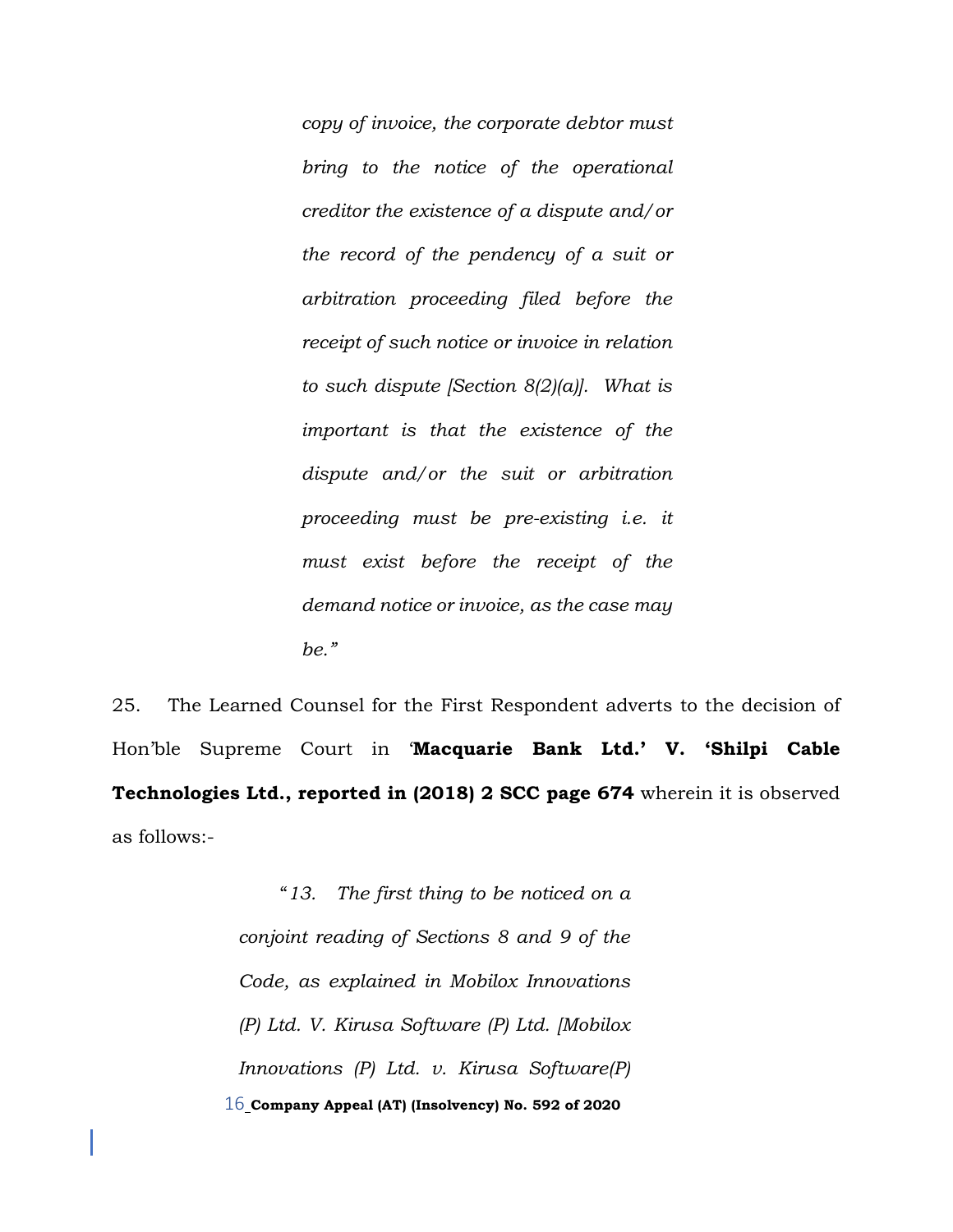*Ltd., (2018 1 SCC 353: (2018) 1 SCC (Civ) 311] decided on 21.09.2017, at paras 33 to 36, is that Section 9(1) contains the conditions precedent for triggering the Code in so far as an operational creditor is concerned. The requisite elements necessary to trigger the Code are:*

*(i) Occurrence of a default;*

*(ii) Delivery of a demand notice of an unpaid operational debt or invoice demanding payment of the amount involved; and*

*(iii)the fact that the operational creditor has not received payment from the corporate debtor within a period of 10 days of receipt of the demand notice or copy of invoice demanding payment, or received a reply from the corporate debtor which does not indicate the existence of a pre-existing dispute or repayment of the unpaid operational debt."* 

26. According to the Learned Counsel for the First Respondent none of the annexures mentioned in IA 2375/2020 in the present Appeal point out that there was a 'pre-existing dispute' with it. Continuing further, no communication was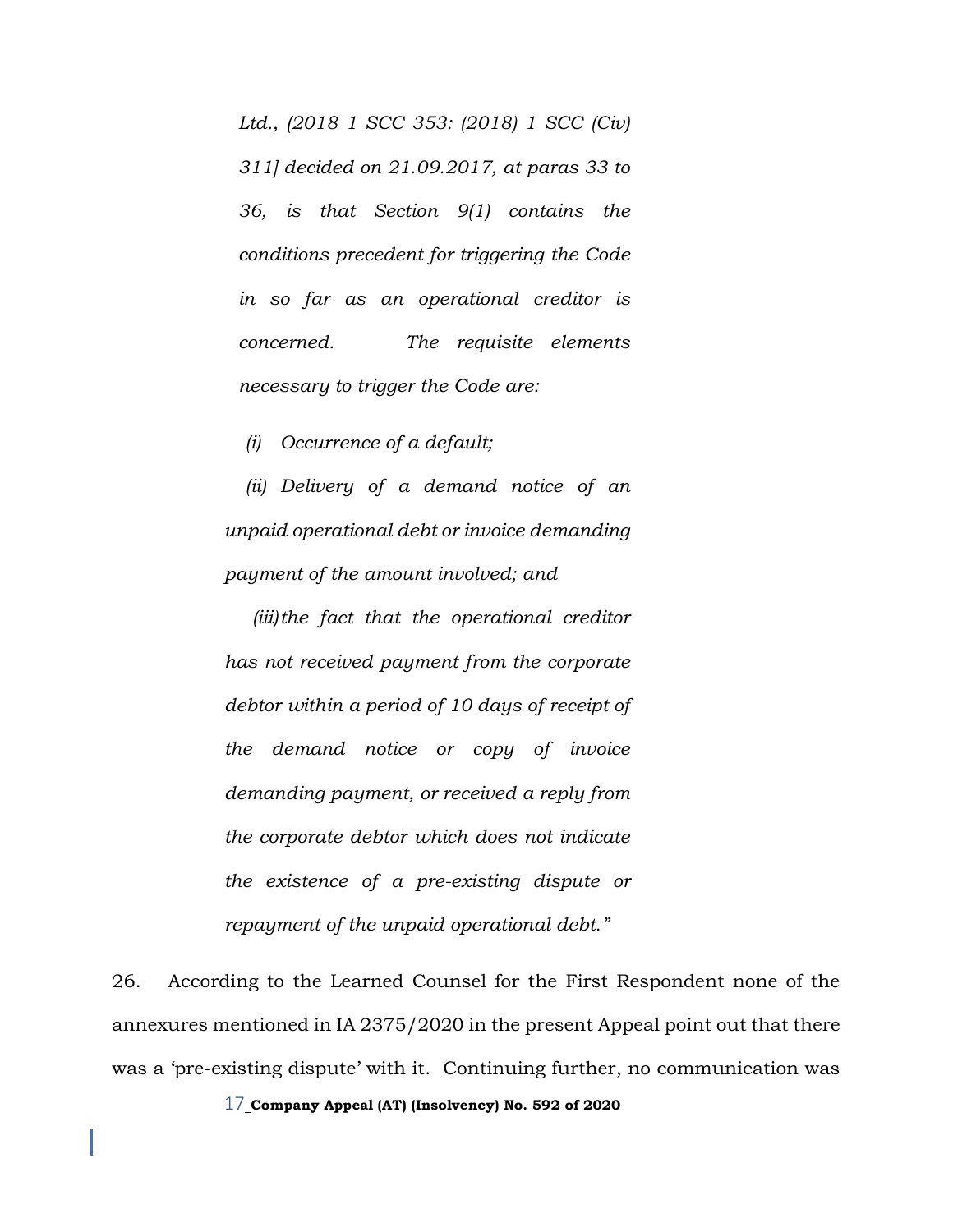made with the First Respondent by the Appellant to show that there was a preexisting dispute. Except the true copy of the order dated 22.09.2020 passed by this Tribunal in Company Appeal (AT) (Insolvency) No. 592 of 2020, the true copy of the order dated 06.01.2020 passed by the 'Adjudicating Authority' National Company Law Tribunal, Ahmedabad Bench, Ahmedabad in C.P. (IB) 227/NCLT/AHM/2018, true copy of e.mail dated 01.10.2017 and 14.10.2017 and the true translated copy of the notice dated 02.04.2019 issued by VUDA regarding sealing of premises, other documents were in existence even prior to the filing of instant Appeal and apart from the true copy of the judicial orders as aforesaid all other documents are communications(including the true copy of the work order dated 20.09.2016 and the total bills submitted to the 'Indian Oil Corporation' for the contract wherein the 'Corporate Debtor'/Appellant was a party and, therefore, the Appellant / Applicant cannot take a stand that these documents were not within the knowledge or custody of it.

27. In respect of annexure A3, A4, A6 and A7 additional documents sought to be projected on behalf of the Appellant in this Appeal, the stand of the First Respondent is that the Work Order dated 20.09.2016 and the total bills given to 'Indian Oil Corporation' for the contract, the true copy of e.mail dated 01.10.2017 and 14.10.2017 and true copy of e.mail dated 16.07.2017 and the true copy of the letter dated 17.04.2017 that they do not bind it and also that none of this documents show that the dispute was raised by the Appellant with the First Respondent.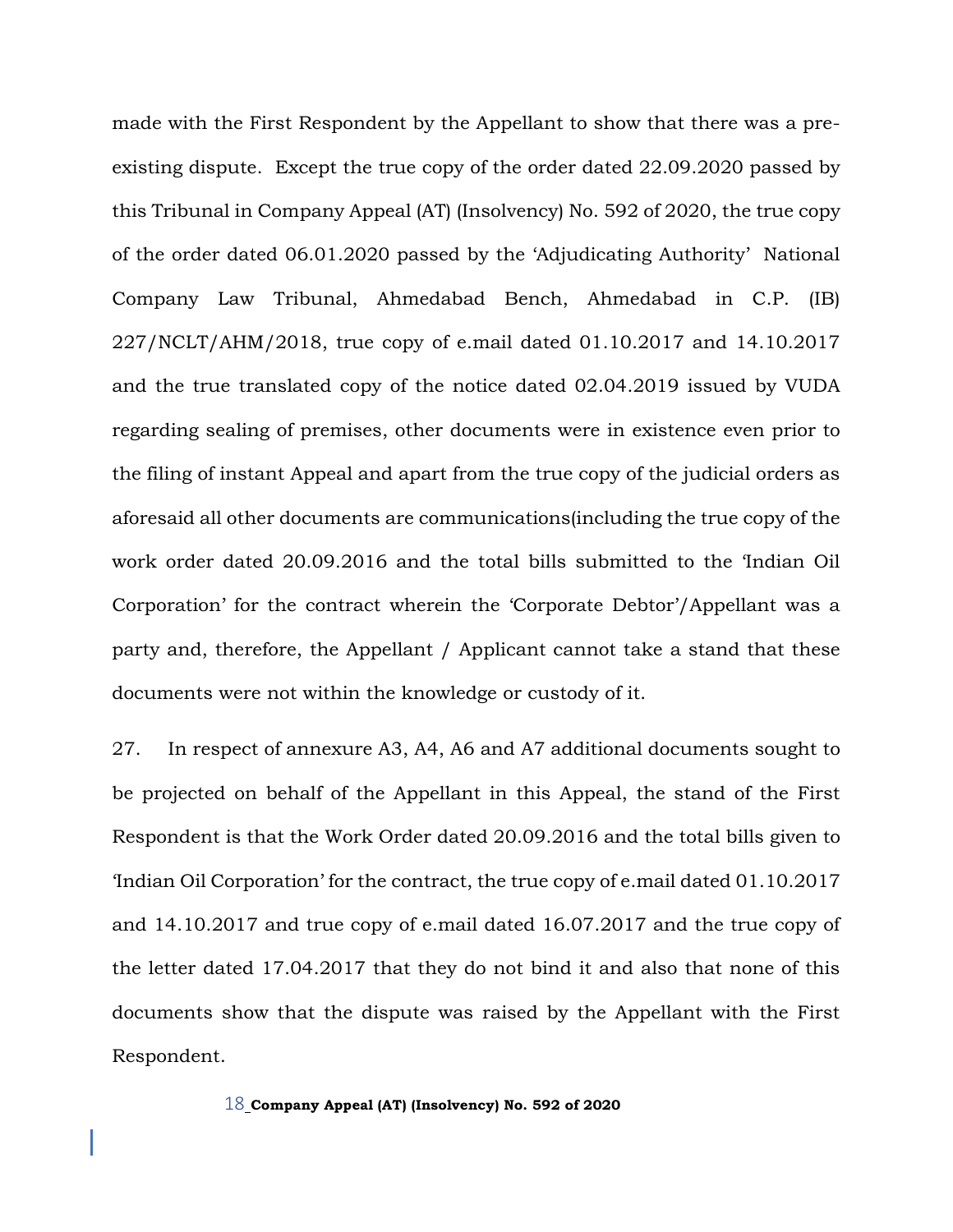28. There is no pre-existing dispute in the instant case and it is very vital to note that no reply was issued to the demand notice of the First Respondent / 'Operational Creditor' and in reality, the '*pre-existing dispute'* ought to have been in existence when the demand notice of the 'Operational Creditor' as per Section 8(1) of the 'I&B' Code was issued by the 'Operational Creditor'. In terms of the ingredients of Section 8(2) of the 'I&B' Code, the 'Corporate Debtor' is to bring to the notice of the 'Operational Creditor' about the existence of a dispute and / or the record of the pendency of a suit or arbitration proceeding filed before the receipt of such notice or invoice in relation to such dispute within a period of ten days from the date of receipt of such demand notice or copy of invoice(vide Section 8(2)(a) of the Code)

29. The First Respondent / 'Operational Creditor' is not a party to the documents which reflect the communication between the Appellant and their customer and as such they are not helpful to the Appellant / Applicant. The Appellant / Applicant has not offered any bonafide reason as to why the documents were not produced before the 'Adjudicating Authority'. The words *'substantial cause'* mentioned in Order 41 Rule 27(b) of the Civil Procedure Code have not been demonstrated by the Appellant / Applicant through pleadings, before this Tribunal.

30. The Learned Counsel for the First Respondent refers to the ambit of Order 41 Rule 27(b) of the Civil Procedure Code, explained by the **Hon'ble Supreme**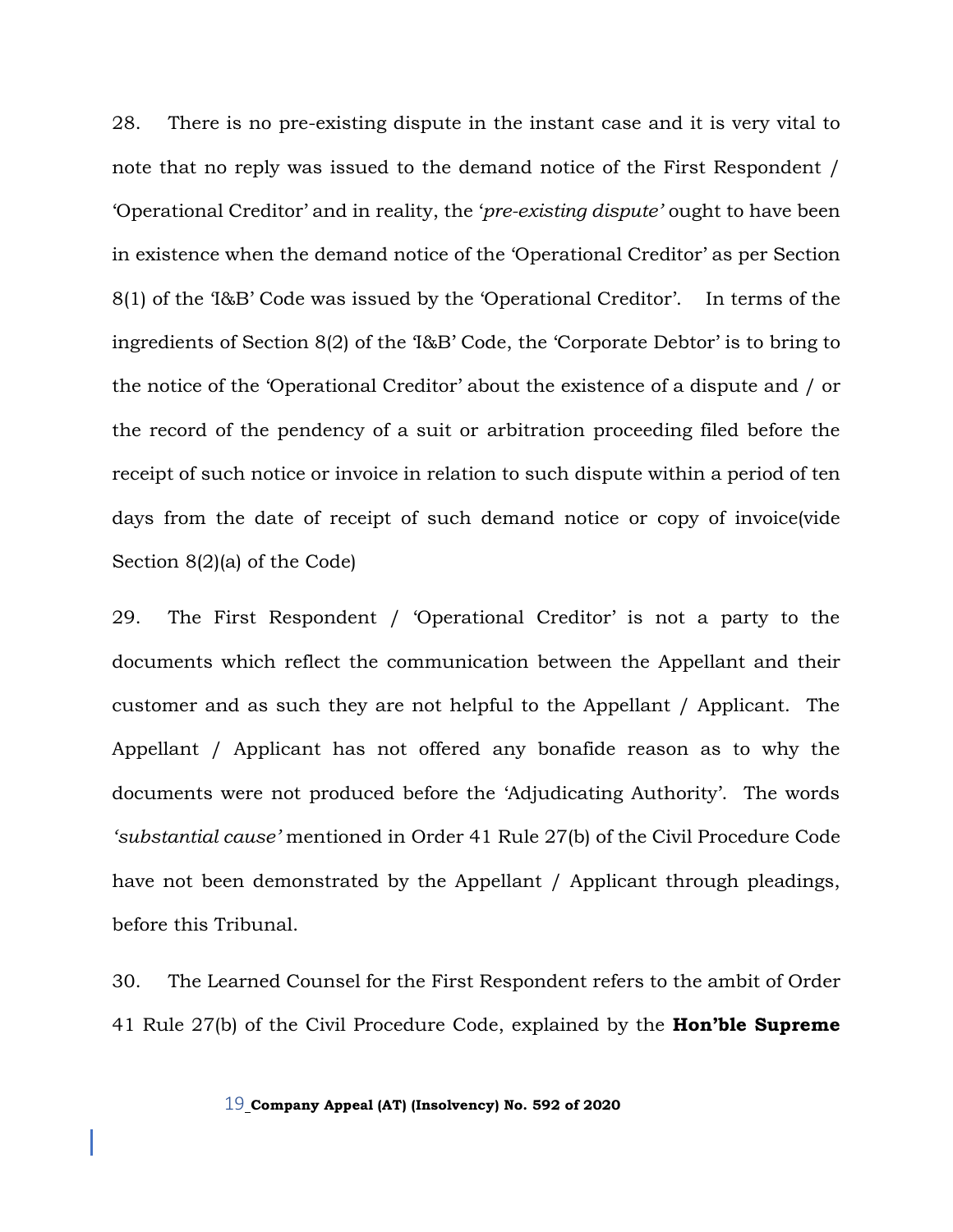**Court in the decision 'Mahavir Singh' V. 'Naresh Chandra, (2001) 1 SCC at page 309** wherein it is observed as under: -

> "*5……The expression "to enable it to pronounce judgment" has been the subject of several decisions including Syed Abdul Khader v. Rami Reddy [(1979)] 2 SCC 601 : AIR 1979 SC 553] wherein it was held that when the appellate court finds itself unable to pronounce judgment owing to a lacuna or defect in the evidence as it stands, it may admit additional evidence. The ability to pronounce a judgment is to be understood as the ability to pronounce a judgment satisfactory to the mind of the court delivering it. It is only a lacuna in the evidence that will empower the court to admit additional evidence (see : Municipal Corpn. Of Greater Bombay v. LalaPancham [AIR 1965 SC 1008 : (1965) 1 SCR 542]. But a mere difficulty in coming to a*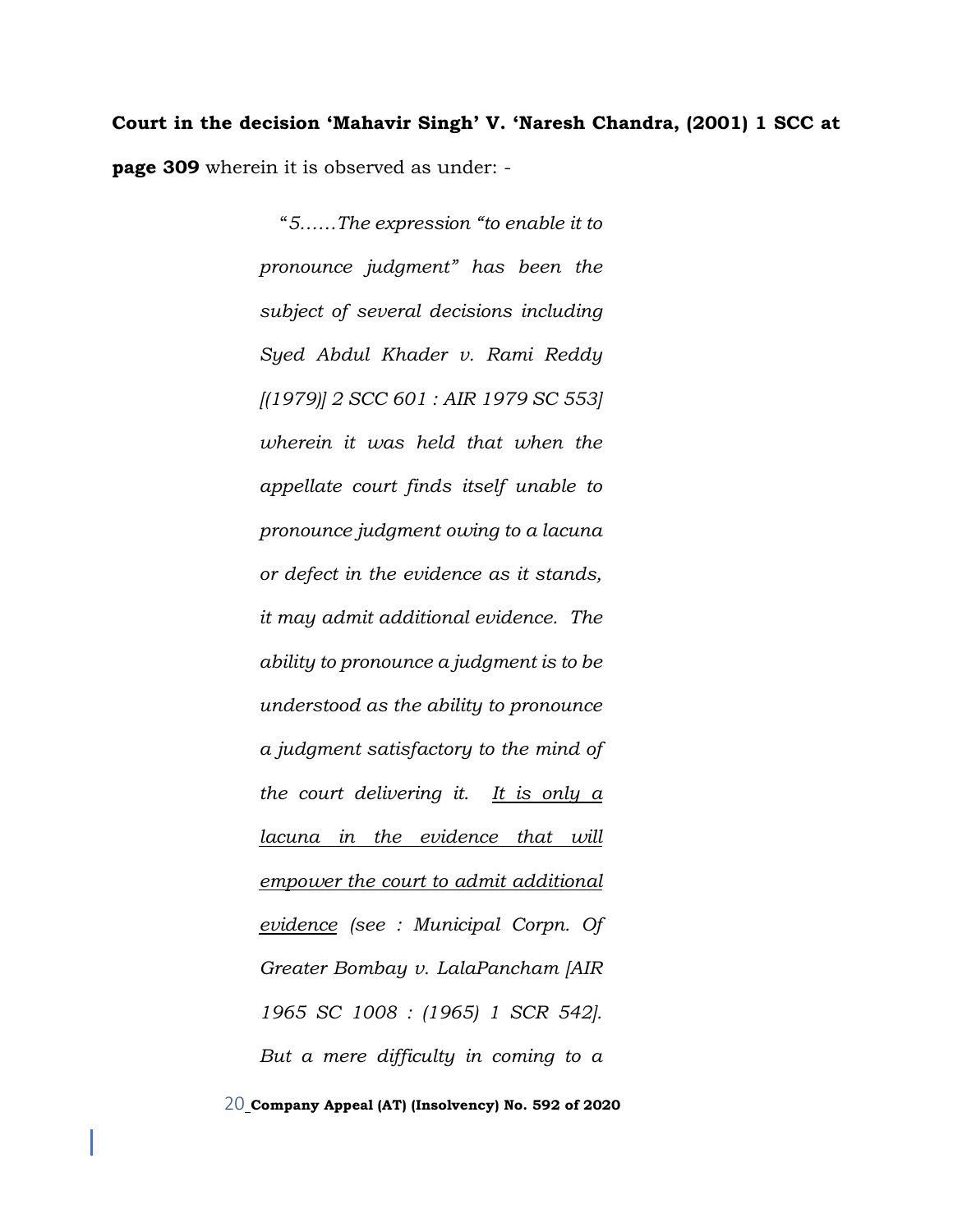*decision is not sufficient for admission of evidence under this rule. The words "or for any other substantial cause" must be read with the work "requires", which is set out at the commencement of the provision, so that it is only where, for any other substantial cause, the appellate court requires additional evidence, that this rule would apply as noticed by the Privy Council in KessowjiIssur v. G.I.P. Rly. [ILR (1907) 31 Bom381 : 9 Bom LR 671 : (1906-07) 34 IA 115 (followed in AIR 1931 PC 143)] It is under these circumstances such a power could be exercised."*

31. The Learned Counsel for the First Respondent seeks in aid of the decision of the **Hon'ble Supreme Court 'Union of India' V. 'Ibrahim Uddin' reported in (2012) 8 SCC at page 148** wherein it is observed as under: -

> 21 **Company Appeal (AT) (Insolvency) No. 592 of 2020** *"85.6. The court cannot travel beyond the pleadings as no party can lead the evidence on an issue/point not raised in the*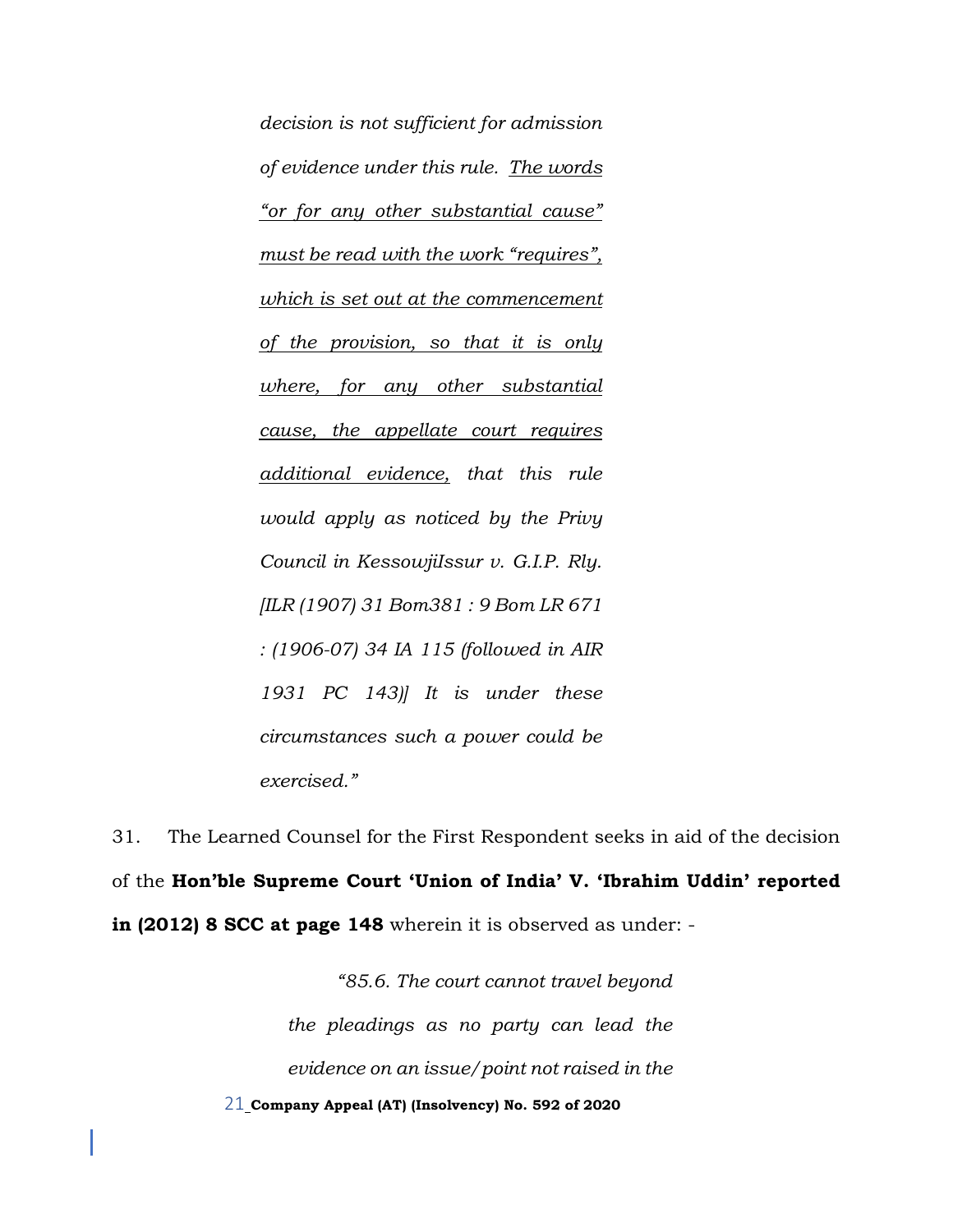*pleadings and in case, such evidence has been adduced or a finding of fact has been recorded by the court, it is just to be ignored. Though it may be a different case where inspite of specific pleadings, a particular issue is not framed and the parties having full knowledge of the issue in controversy lead the evidence and the court records a finding on it."*

32. The comments made by 'Indian Oil Corporation' do not bind the First Respondent and the same cannot be put against it. The hand written note purportedly made by the Appellant's customer is part of an internal communication between the Appellant and their customer and that the First Respondent does not have any legal relationship with the 'Indian Oil Corporation'. Except for the e.mails annexed as A7 in IA No. 2375 of 2020, all other documents were in possession of the Appellant much earlier to the date on which the order was reserved by the 'Adjudicating Authority' and hence, it cannot be said that the Appellant was unable to submit the documents in question before the Authority. As such, the IA No. 2375/2020 seeking to place on record the additional documents is unsustainable in law and liable to be dismissed at the threshold.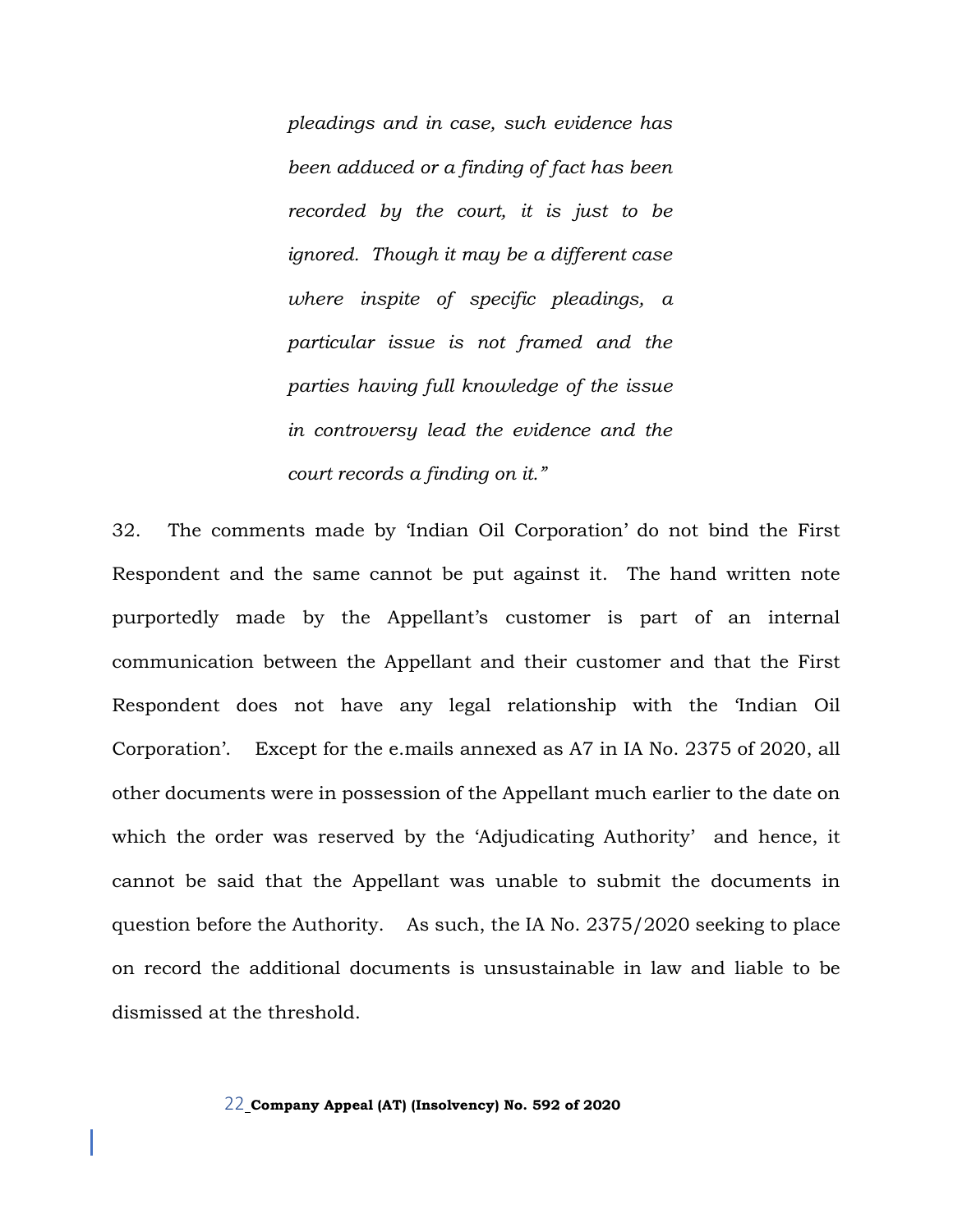#### **Gist of 2nd Respondent's Status Report**

33. On various occasions, the 'Resolution Professional' addressed numerous communications to the suspended management of the 'Corporate Debtor' (including the Appellant) intimating them about the initiation of 'Insolvency Resolution Process' against the 'Corporate Debtor' and seeking cooperation and information from the suspended management. As a matter of fact, individual communications through hard copy, speed post and mail were sent on 10.06.2020, 13.06.2020, 22.06.2020, 26.06.2020 and 06.07.2020 but the suspended management of the Company as well as the Appellant had failed to cooperate with the second Respondent. Till date, no information is forthcoming from the suspended management for the smooth functioning of the 'Insolvency Resolution Process'.

34. The State Bank of India, IndusInd Bank and Shree Vardhman Sahakari Bank provided the bank statements of the 'Corporate Debtor' to the second Respondent. From the four 'Operational Creditors' viz. M/s. Jay Manak Steels Pvt. Ltd., CA Vipul Shah, Mr. Mayank Shah and Mrs. Komal Vipul Shah in Form B, the claims were received by the second Respondent between 17.06.2020 and 18.06.2020. After verification of the claims, on 22.06.2020, the second Respondent had admitted the same etc. On 11.08.2020, the Employees' State Insurance Corporation sent a claim amounting to INR 2.32 Lakhs and that the second Respondent was in the process of verification of this claim and in this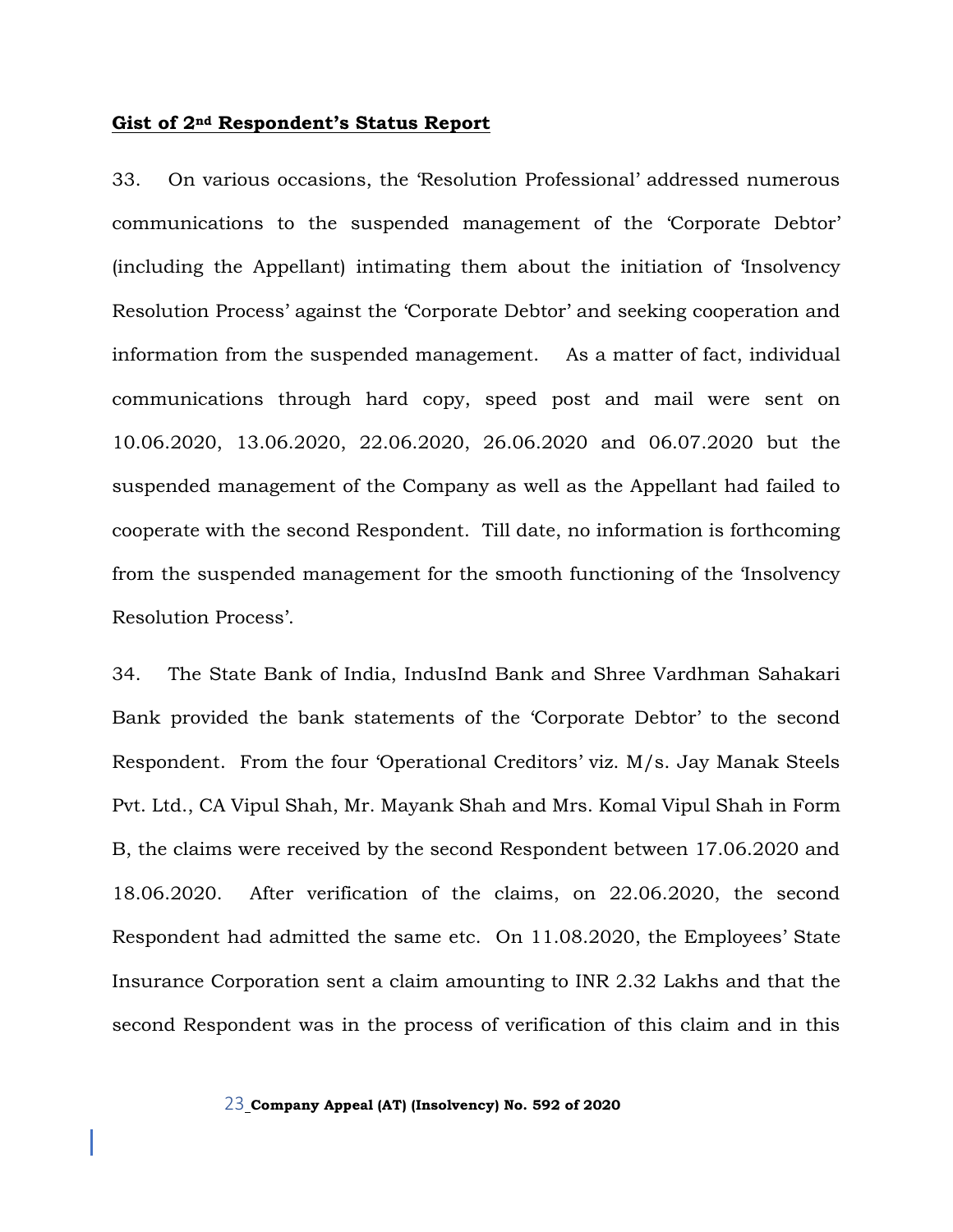regard, had sought documents from the 'Corporate Debtor' and ESIC Departments to substantiate the claim.

35. The 'Adjudicating Authority' on 26.08.2020 had directed the suspended management of the 'Corporate Debtor' to hand over without fail, all papers, documents, List of 'Assets' etc. to the 'Resolution Professional' within seven days. The certified copy of the aforesaid order dated 26.08.2020 was communicated to the former management of the 'Corporate Debtor' (including the Appellant) on 26.08.2020. Even after the lapse of seven days from the date of receipt of the said order, the former management had refused to cooperate with the second Respondent. The former management as well as the Appellant are liable for prosecution u/s 425 of the Companies Act, 2013. In fact, the erstwhile management had filed a petition before the 'Adjudicating Authority' seeking review of the order dated 26.08.2020 and the same is yet to be heard.

36. The second Respondent upon verification of the claim filed by the First Respondent had admitted a sum of INR 17,10,179/- inclusive of interest as on the date of initiation of CIRP. The financial statement and the extract of 'Books of Accounts' of the 'Corporate Debtor' as on 31.03.2019 shows an amount of INR 9,17,434/- as an outstanding one towards the First Respondent.

#### **Evaluation**

37. At the outset, it is to be pointed out that in Form 3 (see Clause (a) of subrule (1) of rule 5) Form of Demand Notice/Invoice Demanding Payment Under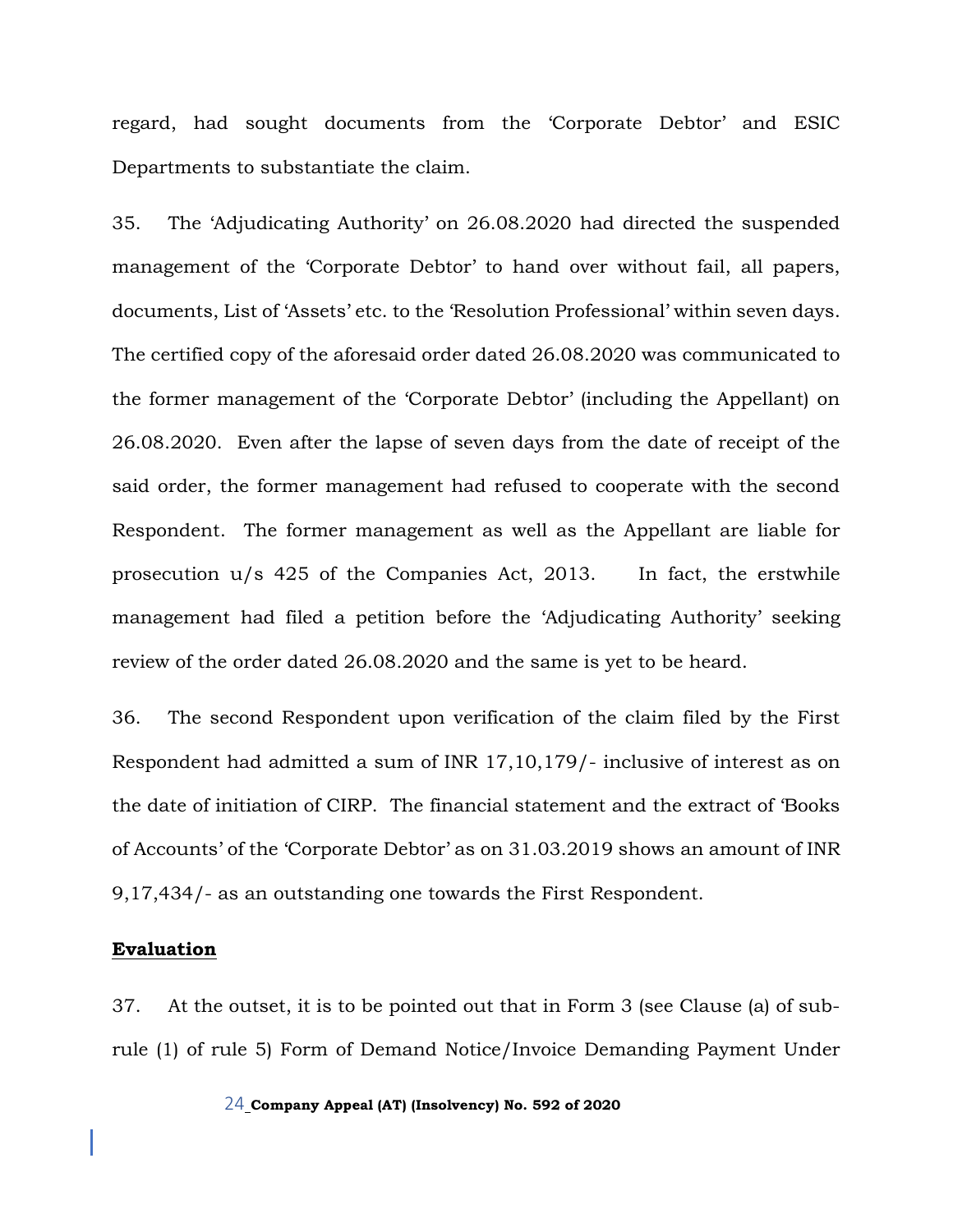the Insolvency and Bankruptcy Code, 2016 under the caption '*particulars of operational debt'* in S.No.1 the total amount of 'debt' is mentioned as Rs. 18,63,840/- sales account (GST – 18%) 22.09.2017. In S.No. 2, the amount claimed to be in default is described as 9,42,841/-(repayment due date 22.09.2017).

38. It comes to be known that an additional affidavit pursuant to an order dated 28.02.2019 passed by the 'Adjudicating Authority' was filed by the Proprietor of the First Respondent, before the said Authority whereby and whereunder it was mentioned that the defect in Part-V of Form 5 submitted by the Applicant was raised as in point no. 1 to 5 were replied as 'Not Applicable' and in point no. 8 it was replied as 'Separate Application' and because of the said defect raised, a rectified Form 5 with the additional affidavit towards rectification of defect pursuant to notice issued under Section 9(5) by the 'Adjudicating Authority' was submitted and on 14.10.2019, the 'Adjudicating Authority' had opined that there was no prejudice to the 'Corporate Debtor' in allowing the amendment by way of an additional affidavit filed by the First Respondent / 'Operational Creditor' and that the 'Corporate Debtor' may get further opportunity for filing reply if necessary amendment in the main IB Petition was permitted and accordingly the proposed amendment was allowed by granting an opportunity for filing a reply to the amended petition, if any, within ten days by serving an advance copy to the other side.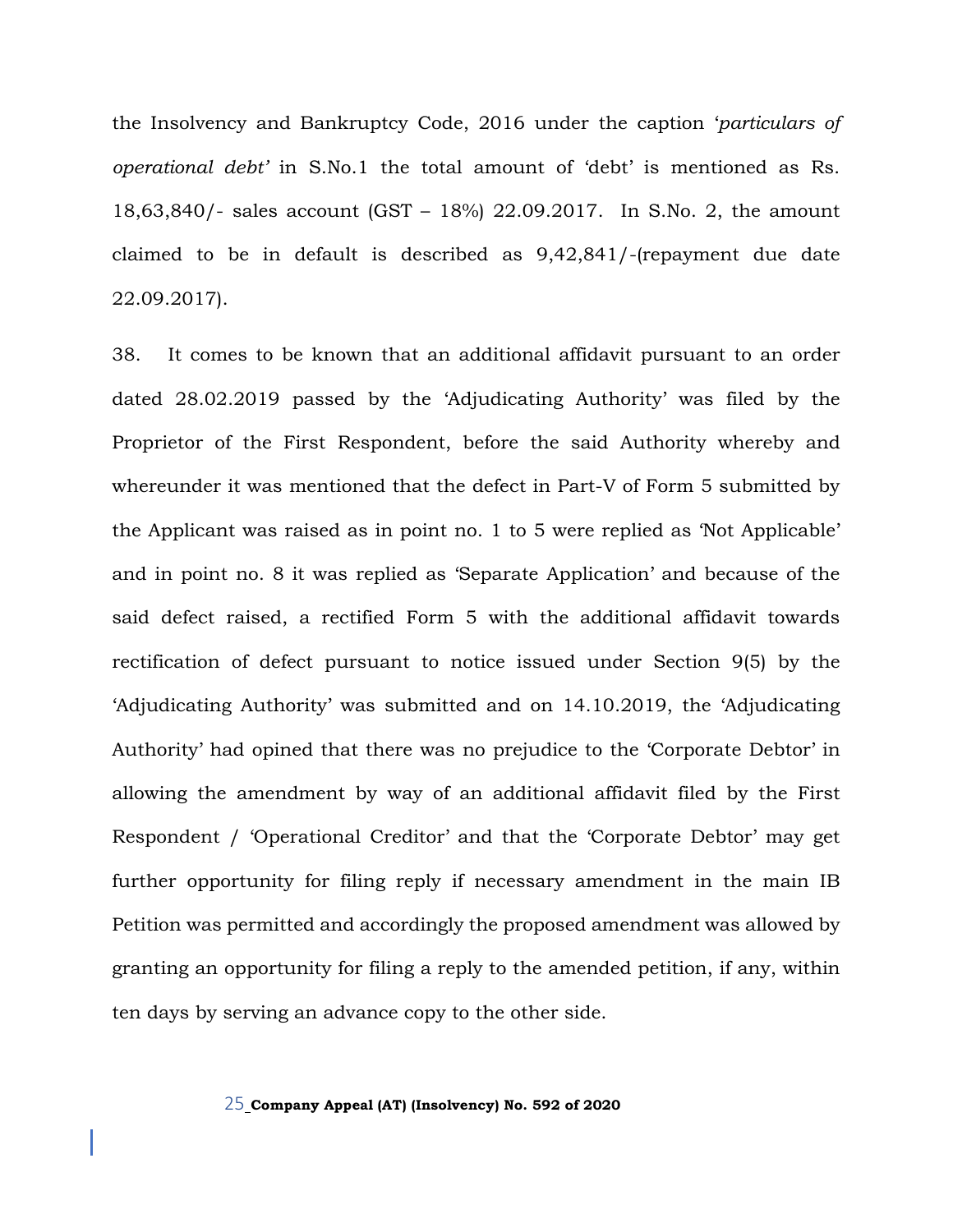39. It is to be borne in mind that the additional affidavit dated 23.08.2019 filed before the 'Adjudicating Authority' in C.P. (IB) 227/NCLT/AHM/2018 was filed only to cure certain defects relating to part V of the Form V and the amendment was not of the character of changing the debt amount and that the same was allowed as per order dated 14.10.2019 and that the amended Form V of the petition formed part and parcel of the proceedings.

40. It is to be remembered that a mistake in a 'Demand Notice' does not necessarily mean that it is defective. If a 'Corporate Debtor' wants to question the validity of the demand it is for it to show that the prejudice was suffered by it as a result of defect.

41. If there is a mistake in the demand but the creditor is clearly owed the statutory minimum figure or more, the fact that the debt is mis stated may not automatically invalidate the demand as per decision 'Cardiff Preserved Coal & Coke Co.' V. 'Norton 36 LJ Ch 451. Further, the Court will take into account whether any injustice was caused to the 'Debtor' and even a grossly overstated statutory demand may not automatically be set aside as per decision Re a Debtor (No 490 / SD / 1991), (1992) 2 All ER 664 (ChD).

42. In the instant case, though the Appellant has come out with a plea that the amendment allowed by the 'Adjudicating Authority' was a fatal one because the 'I&B' proceedings are not like a civil suit and on that count, the action of the 'Adjudicating Authority' is beyond its jurisdiction this Tribunal pertinently points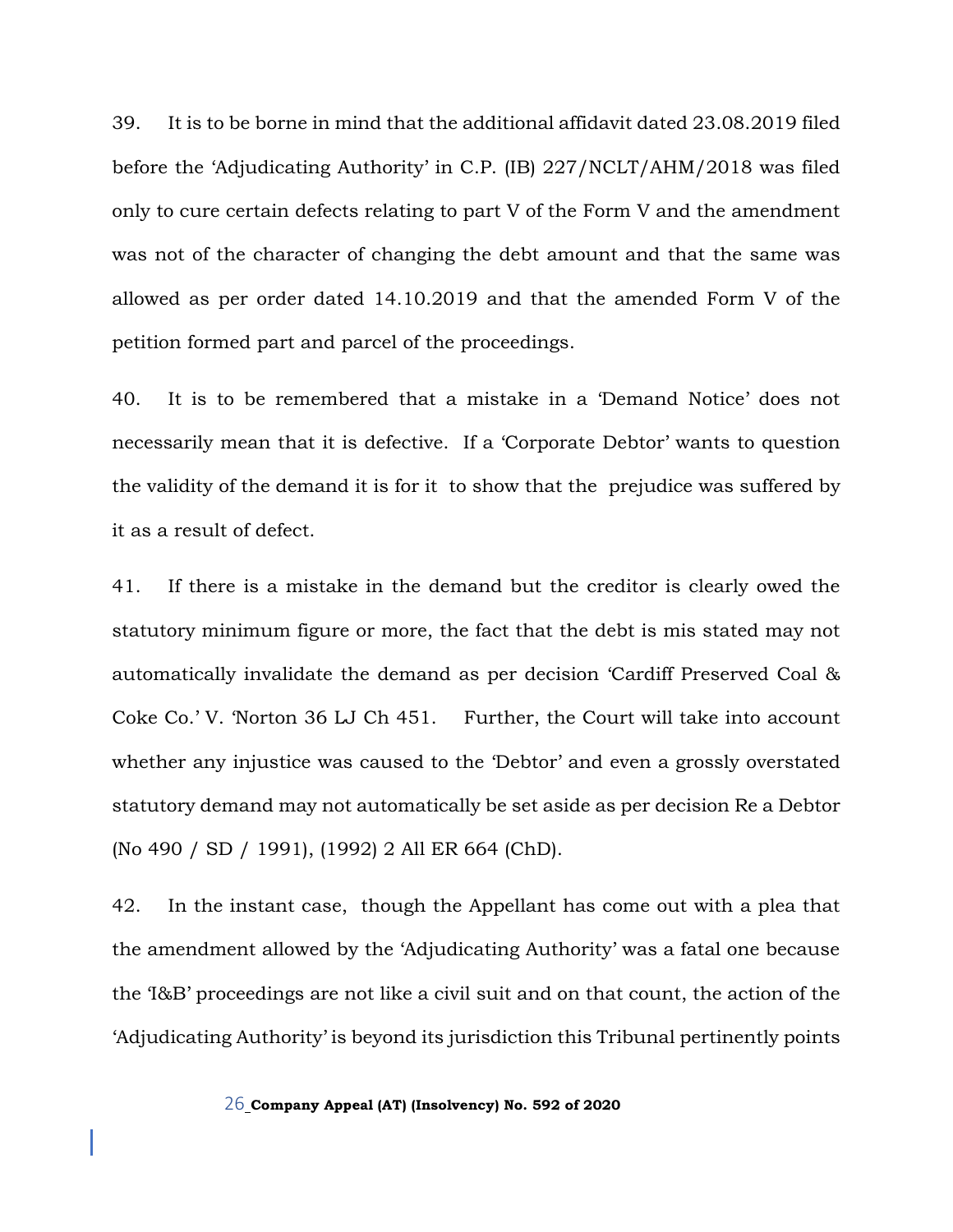out that the amendment in question was not in the character of varying the debt amount and very rightly the 'Adjudicating Authority' while allowing the amendment to the main petition had observed that no prejudice would be caused to the 'Corporate Debtor' by allowing the amendment in issue and, therefore, the *contra* plea taken on behalf of the Appellant is not acceded to by this Tribunal.

43. Be it noted, that in a given petition filed by the 'Operational Creditor' there is a heavy burden on the 'Corporate Debtor' to show that the dispute is a real and genuine one. Further, where a petition of the 'Operational Creditor' was opposed by the 'Corporate Debtor' on the ground that the dispute existed between the parties regarding the quality of the goods supplied but failed to raise the dispute within ten days of the receipt of *'Statutory Notice'* under Section 8 of the 'I&B' Code, it is held that the petition is maintainable.

44. If a dispute truly exists in fact and is not a hypothetical or an illusory one, then, the 'Adjudicating Authority' is to reject the Application. A defence being a mere bluster can also be rejected by an 'Adjudicating Authority'.

45. Section 8 of 'I&B' Code adopts the test to all classes of Applications that may initiate Insolvency proceedings against the 'Corporate Debtor'. An 'Operational Creditor' is to show refusal of the 'Debtor' to repay the 'debt' despite *'Statutory Notice'* issued under Section 8 of the Code.

46. It cannot be lost sight off that an unpaid 'Demand Notice' is evidence of Debtor's inability to pay its debts for the purpose of bankruptcy proceedings and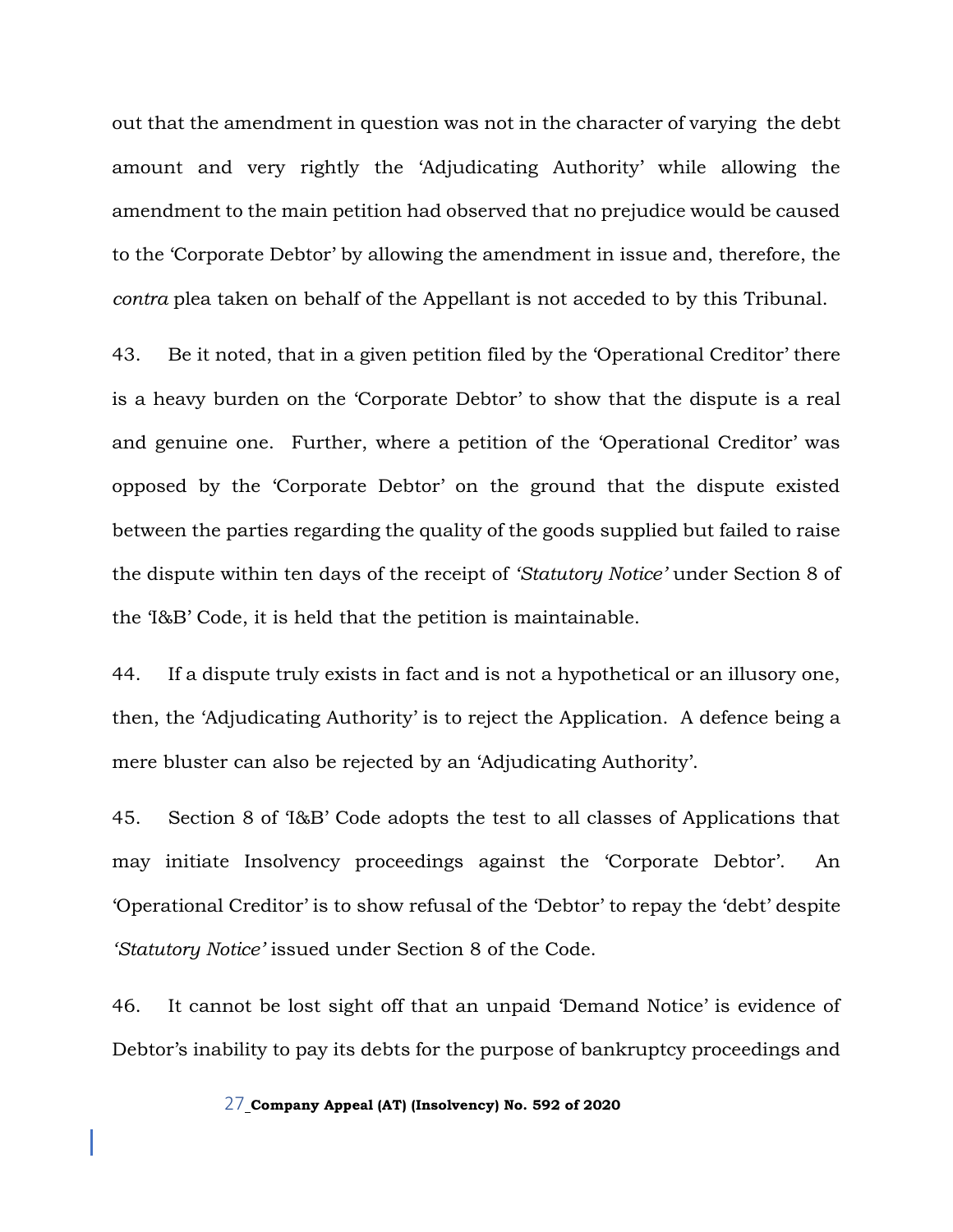it is a just ground for a creditor to justify the filing of the petition. An 'Adjudicating Authority' is not to decide how much due is. Further, an 'Adjudicating Authority' is required to examine before admitting or rejecting an application u/s 9 of the Code as to whether the *'dispute'* raised by the 'Corporate Debtor' qualify as a *'dispute'* as defined under sub-section (6) of Section 5 and whether notice of *'dispute'* given by the 'Corporate Debtor' satisfies the conditions prescribed in sub-section (2) of Section 8 of the Code. Further, the existence of an '*undisputed sum'* is a condition precedent for initiating 'Corporate Insolvency Resolution Process'.

47. In the present case, no reply was issued to the 'Demand Notice' dated 06.04.2018 of the First Respondent / 'Operational Creditor' by the 'Corporate Debtor' and this is clearly an adverse circumstance against the Appellant, in the considered opinion of this Tribunal.

48. Before this Tribunal, a ground is taken by the Appellant that the defence of defective goods was ignored by the 'Adjudicating Authority' and that some of the e.mail communications between the Appellant and 'Indian Oil Corporation' substantiate that defective / low quality products were delivered by the First Respondent and that a letter was issued by 'Indian Oil Corporation Ltd.' dated 17.04.2017 which pointed out that non-approved materials were being used at the sight without approval of engineer-in-charge etc., it is to be pointed out that the First Respondent was not a party in respect of the communication between the Appellant and the customer and in fact Annexure A3, A4, A6 and A7 (true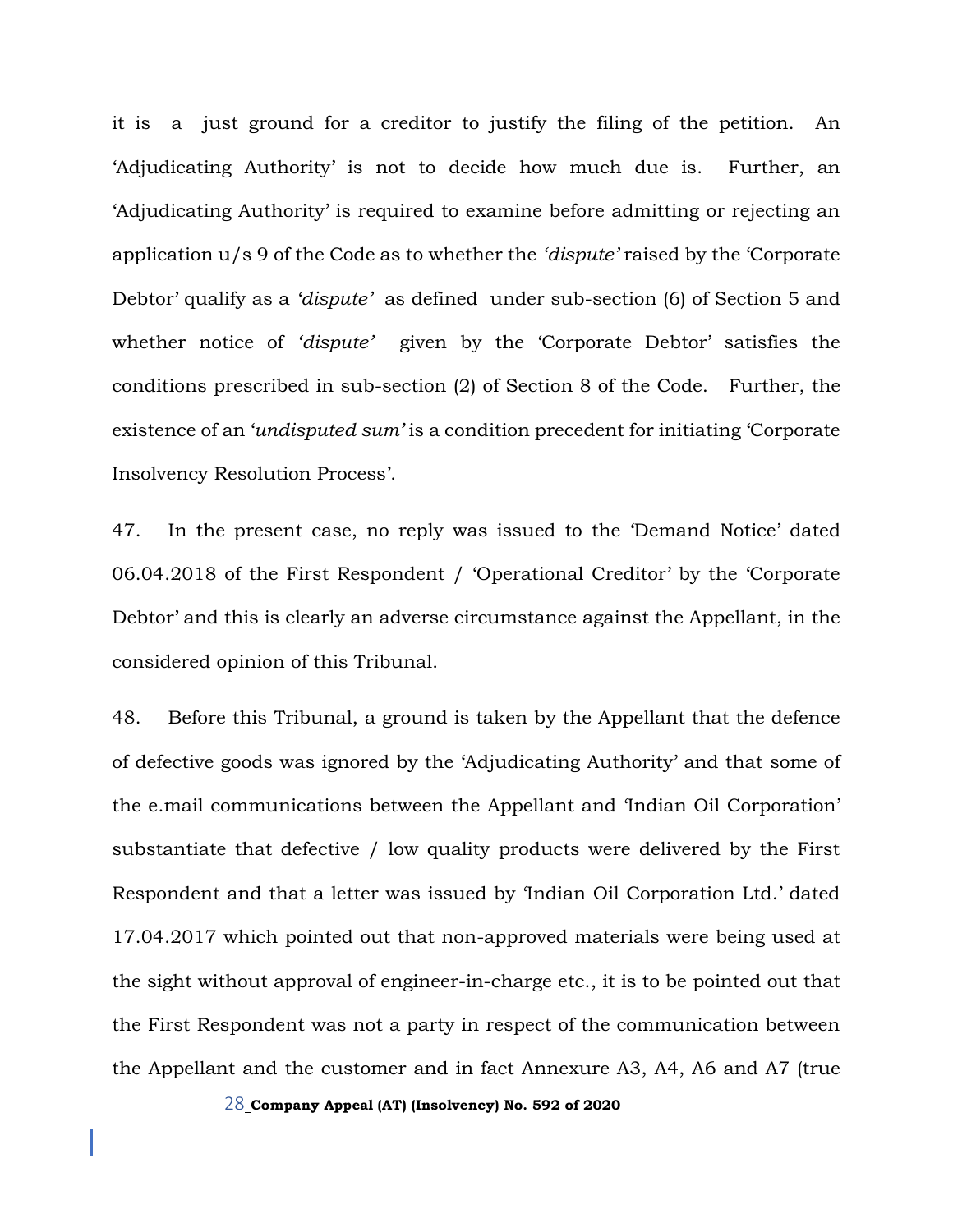copy of the order dated 20.09.2016 etc., true copy of the e.mail dated 01.10.2017, true copy of the e.mail dated 16.07.2020 and the true copy of the letter dated 17.04.2017) will not bind the First Respondent / 'Operational Creditor' and that the aforesaid documents do not anywhere indicate that the dispute was raised by the Appellant with the First Respondent. To put it precisely, substantial grounds need to be established to show that the debt is disputed as per decision **'Feldman' V. 'Nissim' (2010 EWHC 1353**.

49. At the Appellate stage, to remove certain lacunae in a litigant's record an additional evidence is not to be permitted. Further, the placing of letters / communications as additional documents in an Appeal squarely depend upon whether the same are required to a 'Tribunal' to enable it to deliver a judgement. If the documents sought to be placed on record are absolutely unnecessary to decide the controversy between the parties are irrelevant for the issues to be decided, they cannot be permitted to be received.

50. Also, that the non-realisation of the importance of the documents due to inadvertence or lack of proper legal advice would not bring the case within the expression 'other substantial cause' under order 41 Rule 27 of the Civil Procedure Code, as per decision '**Haryana State Industrial Development Corporation' V. 'Cork Manufacturing Company' reported in AIR 2008 SC page 56.**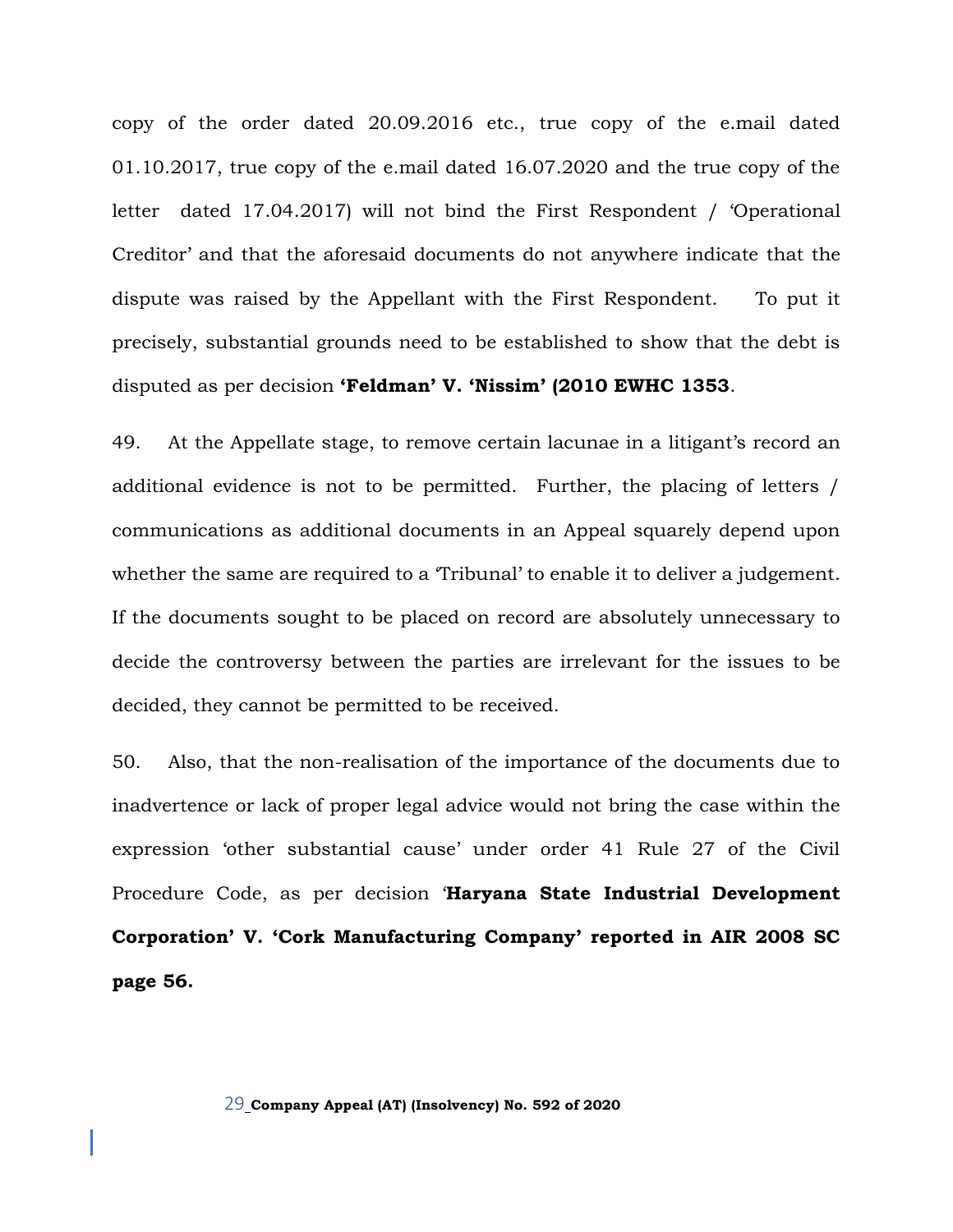51. It is significantly pointed out that the true copy of the order dated 22.09.2020 in Company Appeal (AT) (Insolvency) No. 592 of 2020(A1), true copy of the order dated 06.01.2020 (A2) passed by the 'Adjudicating Authority', National Company Law Tribunal, Ahmedabad Bench, Ahmedabad in C.P. (IB)  $227/7/NCLT/AHM/2018$ , true copy of e.mail dated  $22.08.2020$  and the two translated copies of the notice dated 02.04.2019 issued by 'VUDA' regarding sealing of premises (A9) are the documents that are very much available before the filing of the instant Appeal and this Tribunal permits the Appellant to place on record in this Appeal before this Tribunal the aforesaid Annexure A1 and A2 judicial orders. In so far as other documents are concerned, their communications (including the Annexure A3-true copy of the Work Order dated 20.09.2016 etc. A3 wherein the 'Corporate Debtor' / Appellant was a party and these documents viz. A3, A4, A6 and A7 in IA 2375/2020 do not bind the First Respondent as it was not a party to the same and in any event, these documents do not show that the *'dispute'* was projected by the Appellant with the First Respondent / 'Operational Creditor'. In regard to the translated copy of FIR dated 09.08.2020 (Annexure A9 in IA 2375/2020) the same is allowed to be placed on record. Viewed in that perspective, this Tribunal allows IA 2375/2020 only in part as indicated *Supra.*

52. One cannot ignore a prime fact in the instant case that in the invoices raised by the First Respondent / 'Operational Creditor'/Petitioner that 'TDS' was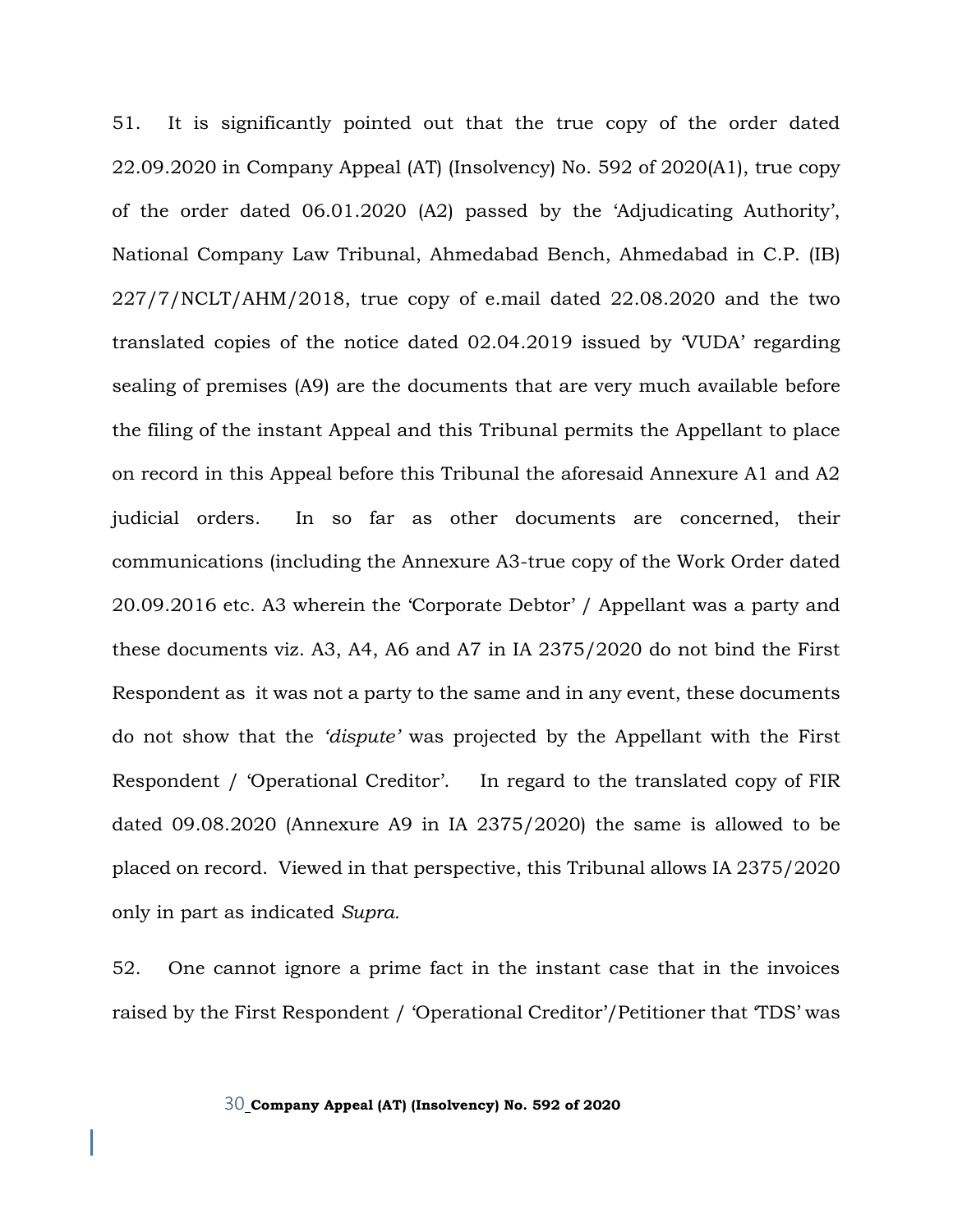deducted and that a part payment of Rs. 17,74,977 was made by the 'Corporate Debtor'. As on 22.07.2019, the outstanding sum was Rs. 9,42,841/-.

51. In so far as the WhatsApp communication / remark / comment reportedly made by the Appellant through the 'Corporate Debtor' that *'I will call you later'*, this was only looked into by the 'Adjudicating Authority' as one of the unfavorable circumstances against the 'Corporate Debtor' besides taking into other facts of the case into account and arrived at a conclusion that the 'Corporate Debtor' having an outstanding debt liability towards payment of materials that were supplied to it and made use of by it for a sum of Rs. 9,42,841/- and in short, there was no objection raised by the Appellant in regard to the quality of goods in the purported WhatsApp comment / remark.

53. In Law, an 'Adjudicating Authority' is safely and surely to admit the Application, if the *'debt'* is proved and the default took place, the only rider being, that the Application must be complete as per the ingredients of the Court. Before the 'Adjudicating Authority' the Application was filed on 06.04.2018. The outstanding amount was Rs. 9,42,841/- as on 22.09.2017 and hence, the Application filed was well within limitation. Suffice it for this Tribunal to point out that the impugned order passed by the 'Adjudicating Authority' in admitting the application filed by the First Respondent / 'Operational Creditor' does not suffer from any material irregularity or patent illegality in the eye of Law. Resultantly, the present Appeal fails.

In fine, the instant Appeal is dismissed. No Costs.